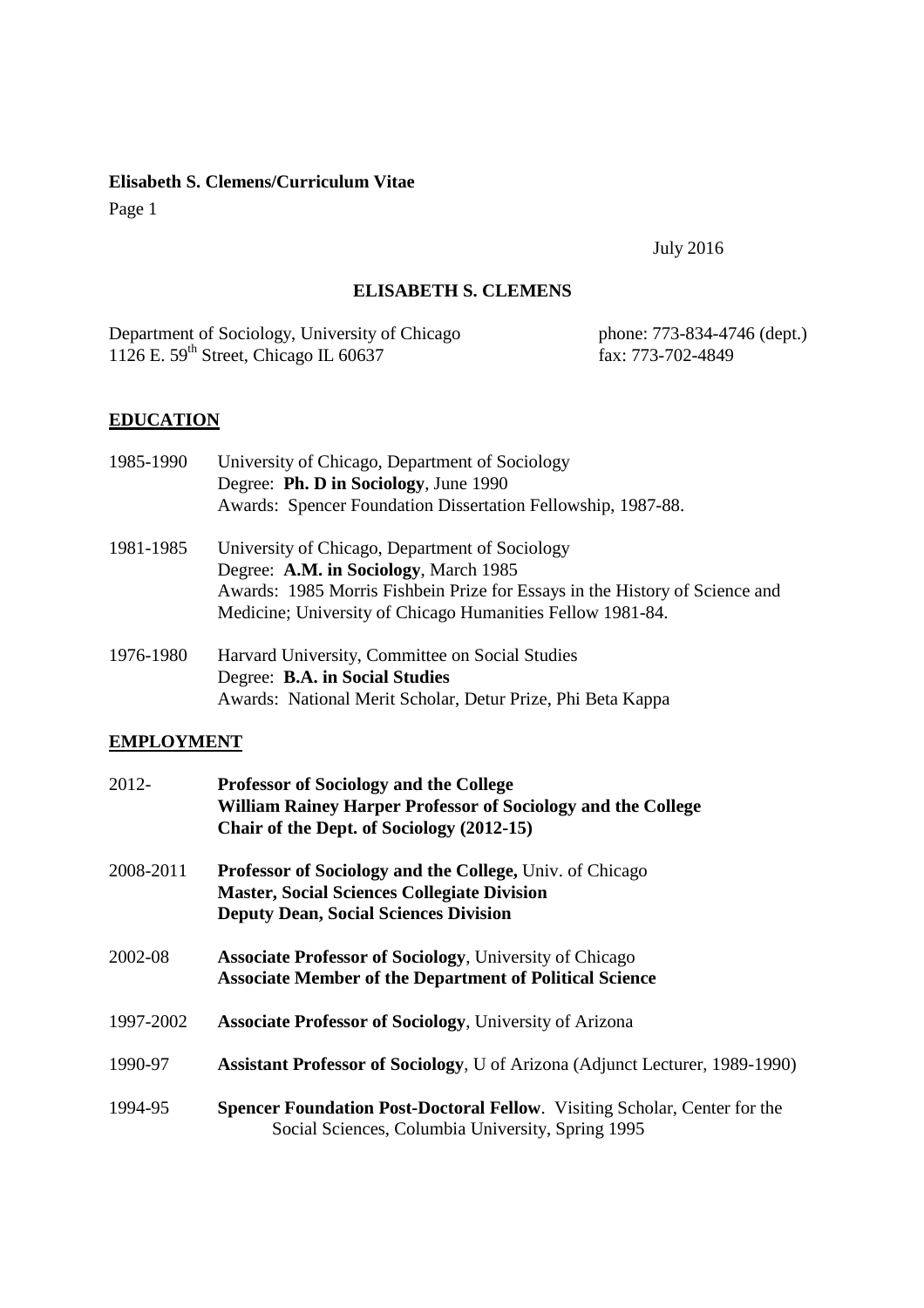Page 2

# **HONORS AND AWARDS**

| 2015-16      | Fellow, Center for Advanced Study in the Behavioral Sciences, Stanford CA                                                                                                                                                                                                  |
|--------------|----------------------------------------------------------------------------------------------------------------------------------------------------------------------------------------------------------------------------------------------------------------------------|
| 2015         | Fellow, Radcliffe Institute for Advanced Study (declined)                                                                                                                                                                                                                  |
| 2012         | Virginia Hodgkinson Research Prize for the Best Book on Philanthropy and the<br>Nonprofit Sector that informs policy and practice, Association for Research on<br>Nonprofit Organizations and Voluntary Action (ARNOVA). For Politics and<br>Partnerships (Chicago, 2010). |
| 2011-13      | Social Science History Association, vice president 2011-12, president 2012-13.                                                                                                                                                                                             |
| 2003         | Sociological Research Association, elected to membership.                                                                                                                                                                                                                  |
| 2001<br>1992 | Research Professorship, Social & Behavioral Sciences Research Institute,<br>University of Arizona. Two course teaching release, Spring 1992, Fall 2001                                                                                                                     |
| 1999         | Distinguished Scholarly Publication Prize of the Political Sociology Section,<br>American Sociological Association. For The People's Lobby (Chicago, 1997).                                                                                                                |
| 1999         | Rockefeller Foundation, Bellagio Study Center, Italy. Individual residency.                                                                                                                                                                                                |
| 1998         | Max Weber Prize, American Sociological Association, Section on<br><b>Organizations, Occupations and Work.</b> For The People's Lobby.                                                                                                                                      |
| 1998         | Barrington Moore Prize (honorable mention), ASA, Comparative-Historical<br><b>Sociology Section.</b> For <i>The People's Lobby</i> .                                                                                                                                       |
| 1998         | Finalist, C. Wright Mills Award, Society for the Study of Social Problems.<br>For The People's Lobby.                                                                                                                                                                      |
| 1997         | Fellow, Udall Center for Studies in Public Policy, University of Arizona. "The<br>Pragmatics of Institutional Change: Reconstructing the American Welfare State"                                                                                                           |
| 1996         | El Paso Natural Gas Faculty Achievement Award, University of Arizona. This<br>award recognizes excellence in research, teaching, and the integration of both in<br>the classroom.                                                                                          |
| 1996         | <b>Award for Outstanding Teaching in Upper Division Courses, Division of</b><br>Social and Behavioral Sciences, University of Arizona.                                                                                                                                     |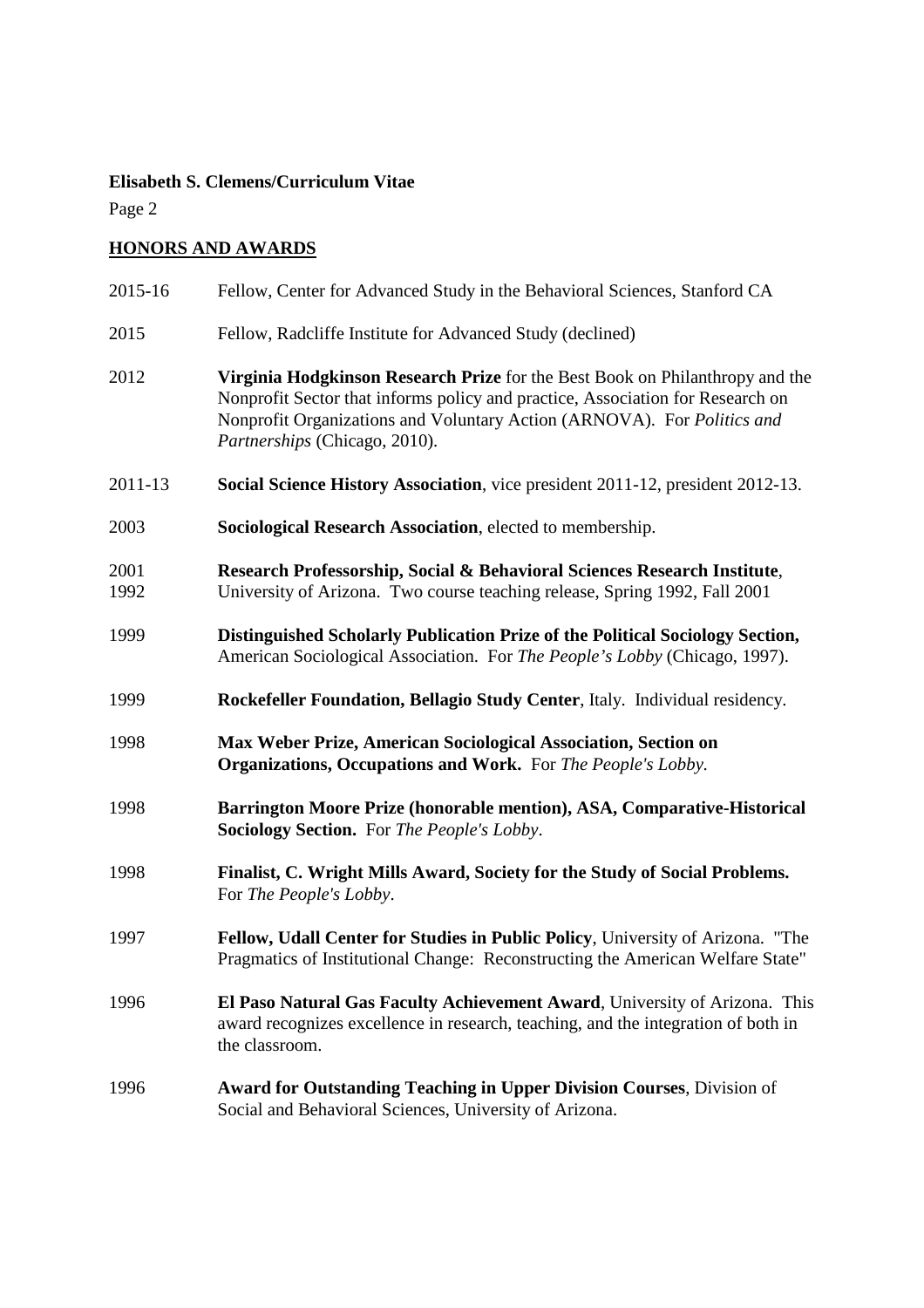Page 3

# **HONORS AND AWARDS, cont.**

| 1994-95 | <b>Spencer Foundation Post-Doctoral Fellowship</b>                  |
|---------|---------------------------------------------------------------------|
| 1990-91 | <b>Young Faculty Fellowship, Project on Governance of Nonprofit</b> |
|         | <b>Organizations</b> , Indiana University Center on Philanthropy.   |

# **PUBLICATIONS**

# **Books**

In *Civic Gifts: Benevolence and the Making of the American Nation-State*. Preparation

- 2016 *What Is Political Sociology?* Polity. Expected publication date, August 2016.
- 2010 *Politics and Partnerships: Voluntary Associations in America's Political Past and Present*. Elisabeth Clemens and Doug Guthrie, eds. Chicago: Univ. of Chicago Press.
	- Clemens and Guthrie, "Politics and Partnerships: The Role of Voluntary Associations in America's Political Past and Present"
	- Clemens, "In the Shadow of the New Deal: Reconfiguring the roles of government and charity, 1928-1940"
	- Winner, Virginia Hodgkinson Research Prize, ARNOVA, 2012
- 2005 *Remaking Modernity: Politics and Processes in Historical Sociology*. Julia Adams, Elisabeth S. Clemens, and Ann Shola Orloff, eds. Durham, N.C.: Duke University Press.
	- Adams, Clemens, and Orloff. "Social Theory, Modernity, and the Three Waves of Historical Sociology."
	- Clemens. "Logics of History? Multiplicity, Relationality and Incoherence in the Explanation of Change."
- 1998 Walter W. Powell and Elisabeth S. Clemens, editors. *Private Action and the Public Good*. New Haven: Yale University Press.
- 1997 *The People's Lobby: Organizational Innovation and the Rise of Interest Group Politics in the United States, 1890-1925*. Chicago: University of Chicago Press.
	- Winner, best book awards from ASA Sections on Political Sociology and Organizations, Occupations and Work; honorable mention, Comparative and Historical Sociology; finalist, C. Wright Mills Prize.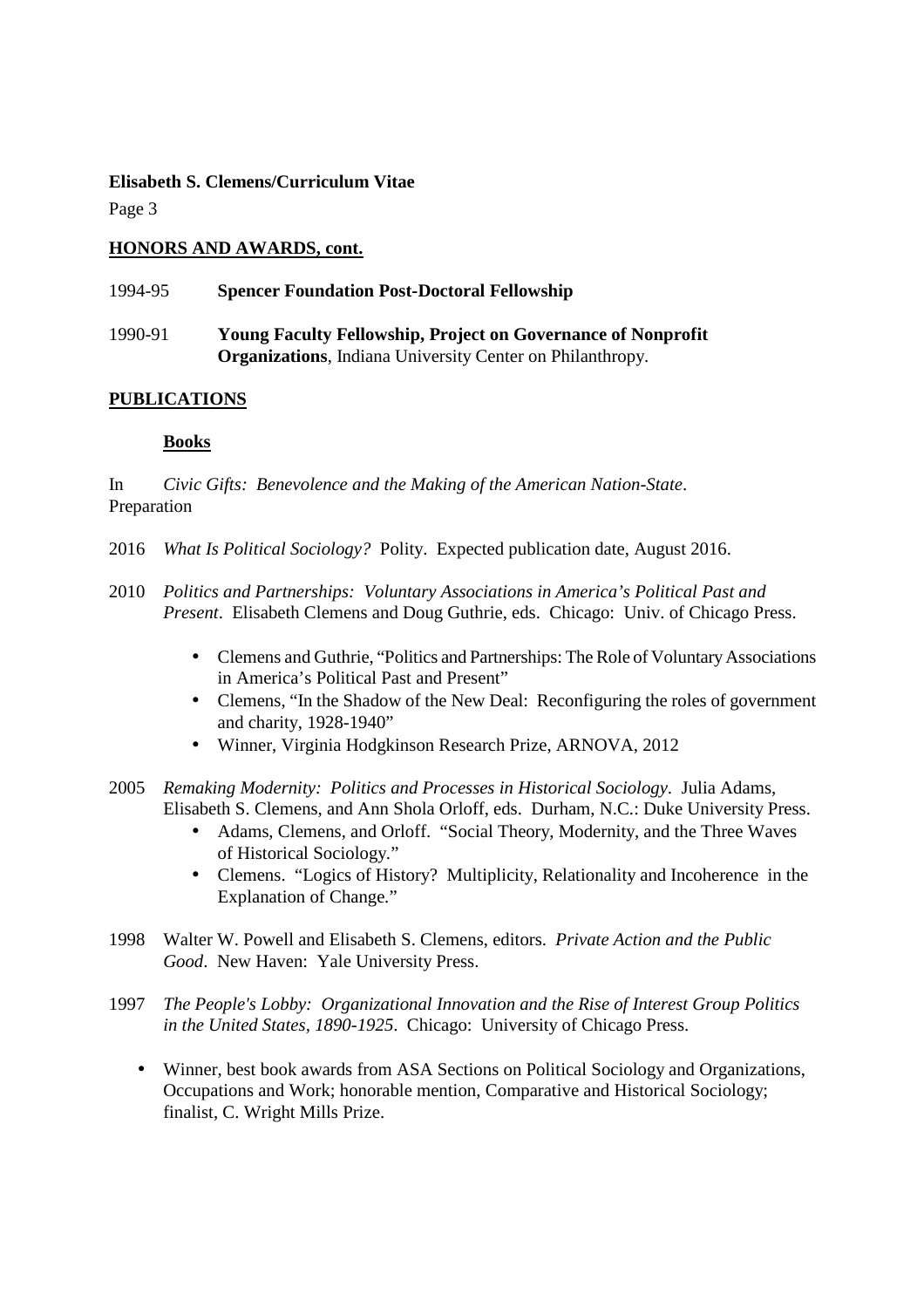Page 4

## **Scholarly Articles and Book Chapters**

- In "Reconciling Equal Treatment with Respect for Individuality: Associations in the Press Symbiotic State," forthcoming in \*The Many Hands of the State\*, eds. Kimberly Morgan and Ann Shola Orloff. Cambridge University Press.
- 2016 "Dynamics of Nation-Building: Benevolence and Liberalism in American Political Development," *Dynamics of Continuity, Patterns of Change: Between World History and Comparative Historical Sociology,* Benjamin Z. Kedar, Adam Klin-Oron, and Ilana Friedrich Silber, eds. (Israel Academy of Sciences and Humanities and the Jerusalem Van Leer Institute, 2016.
- 2015 "Good Citizens of a World Power: Post-war Reconfigurations of the Obligation to Give," in *Boundaries of the State in U.S. History,* edited by James Sparrow, Steve Sawyer, and William Novak (Chicago: University of Chicago Press), pp. 209-231.
- 2015 "Organizing Powers in Eventful Times," *Social Science History* 30, 1 (2015): 1-24.
- 2015 "The Democratic Dilemma: Aligning Fields of Elite Influence and Political Equality," *Research in the Sociology of Organizations* 43: 221-42.
- 2011 Brayden King, Elisabeth Clemens, and Melissa Fry Konty. "Identity Realization and Organizational Forms: Differentiation and Consolidation of Identities Among Arizona's Charter Schools." *Organization Science* 22, 3 (May-June 2011), pp. 554-72.
- 2010 Elisabeth S. Clemens and Linda Chyi Lee. "Catalysts for Change? Foundations and School Reform, 1950-2005." In Helmut Anheier and David Hammack, eds., *The Impact of Foundations* (Washington, D.C.: Brookings Institution Press).
- 2010 "From city club to nation state: business networks in American political development." *Theory and Society* (2010) 39: 377-396.
- 2010 "Democratization and Discourse: The Public Sphere and Comparative Historical Research," Symposium on the Public Sphere, ed. Andreas Koller, *Social Science History*  34 (3): 373-81.
- 2009 "The Problem of the Corporation: Liberalism and the Large Organization," *Handbook of Organizational Studies and Classical Social Theory*, Paul Adler, ed. Oxford Univ. Press.
- 2009 "Social Movements, Mobs and Militias: Collective Action in American Political Development from the Revolution to the New Deal. In Richard Harris and Daniel Tichenor, eds., *Encyclopedia of American Political Development* (ABC-Clio).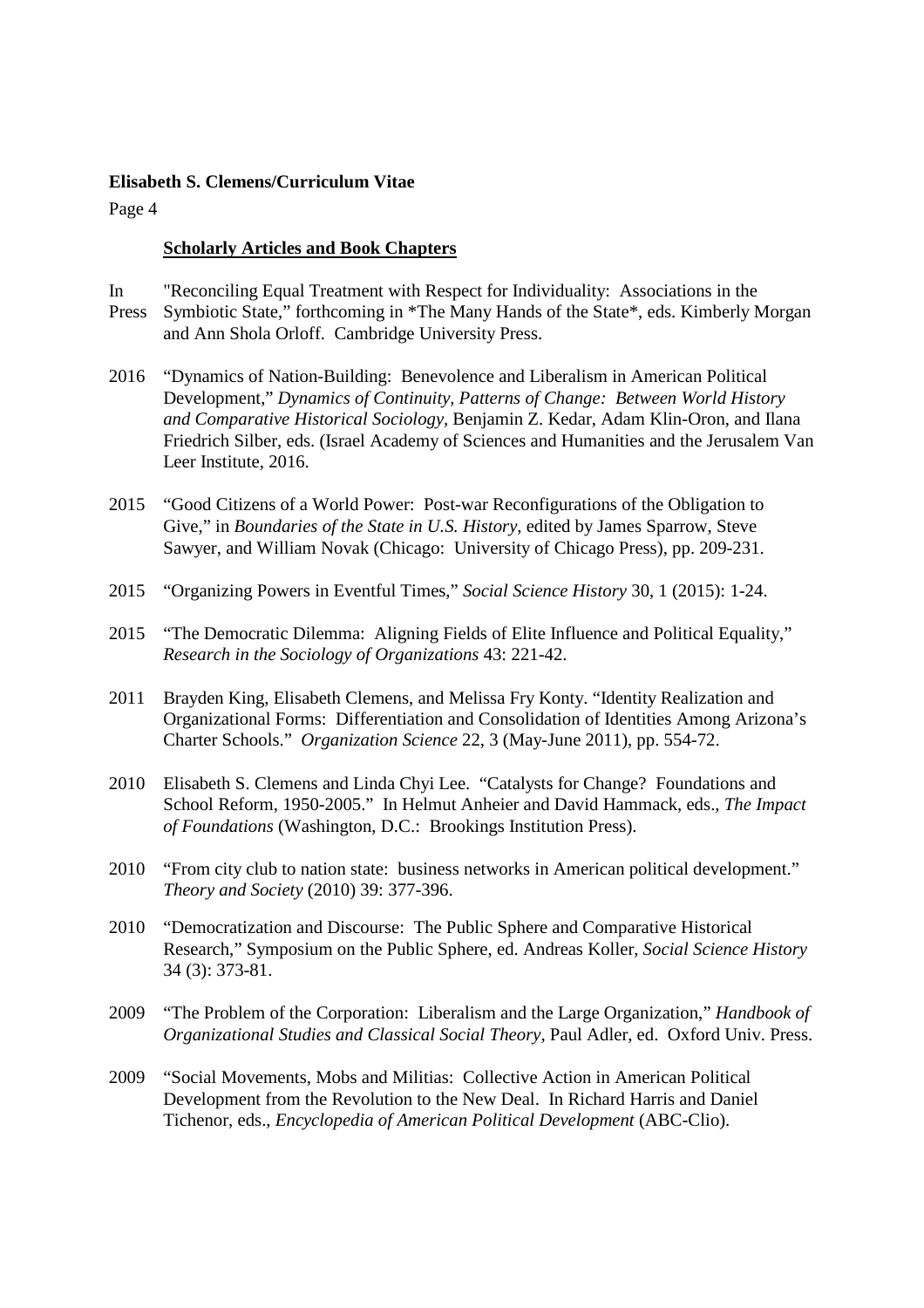Page 5

#### **Scholarly Articles and Book Chapters, cont.**

- 2009 "Interest Group Politics in American History." *Princeton Encyclopedia of U.S. Political History* (Princeton, NJ: Princeton University Press, 2009), Michael Kazin, ed.
- 2007 "Toward a Historicized Sociology: Theorizing Events, Processes, and Emergence." *Annual Review of Sociology* 33: 527-49.
- 2007 "Retrospective: Formative Action and Second Acts." Pp.363-77 in Stephen Skowronek, Ian Shapiro and Matt Glassman, eds. *Formative Acts*. Philadelphia: University of Pennsylvania Press.
- 2006 Marc Schneiberg and Elisabeth S. Clemens. "The Typical Tools for the Job: Research Strategies in Institutional Analysis." *Sociological Theory* 24 (3): 195-227.
- 2006 "The Constitution of Citizens: Political Theories of Nonprofit Organizations." In Walter W. Powell & Richard Steinberg, eds. *The Nonprofit Sector: A Research Handbook*, 2d edition. New Haven: Yale University Press.
- 2006 "Lineages of the Rube Goldberg State: Building and Blurring Public Programs, 1900- 1940." In *The Art of the State: Rethinking Political Institutions*, eds. Ian Shapiro, Stephen Skowronek, and Daniel Galvin. New York: New York University Press.
- 2006 "Sociology as a Historical Science," *The American Sociologist* 37(2): 30-40.
- 2005 "Two Kinds of Stuff: The Current Encounter of Social Movements and Organizations." Concluding essay for *Social Movements and Organization Theory*, eds. Gerald Davis, Doug McAdam, W. Richard Scott, and Mayer N. Zald. New York: Cambridge University Press.
- 2004 With Debra Minkoff. ABeyond the Iron Law: Rethinking the place of organizations in social movement research." In *The Blackwell Companion to Social Movements*, David A. Snow, Sarah Soule and Hanspeter Kriesi, eds. Malden, Mass.: Blackwell, pp. 155-70.
- 2003 "Rereading Skowronek: A Precocious Theory of Institutional Change." *Social Science History* 27:3 (fall): 443-53.
- 2002 "Invention, Innovation, Proliferation: Puzzles of Organizational Change." In Michael Lounsbury and Marc Ventresca, eds. *Research in Social Organization*, vol. 19.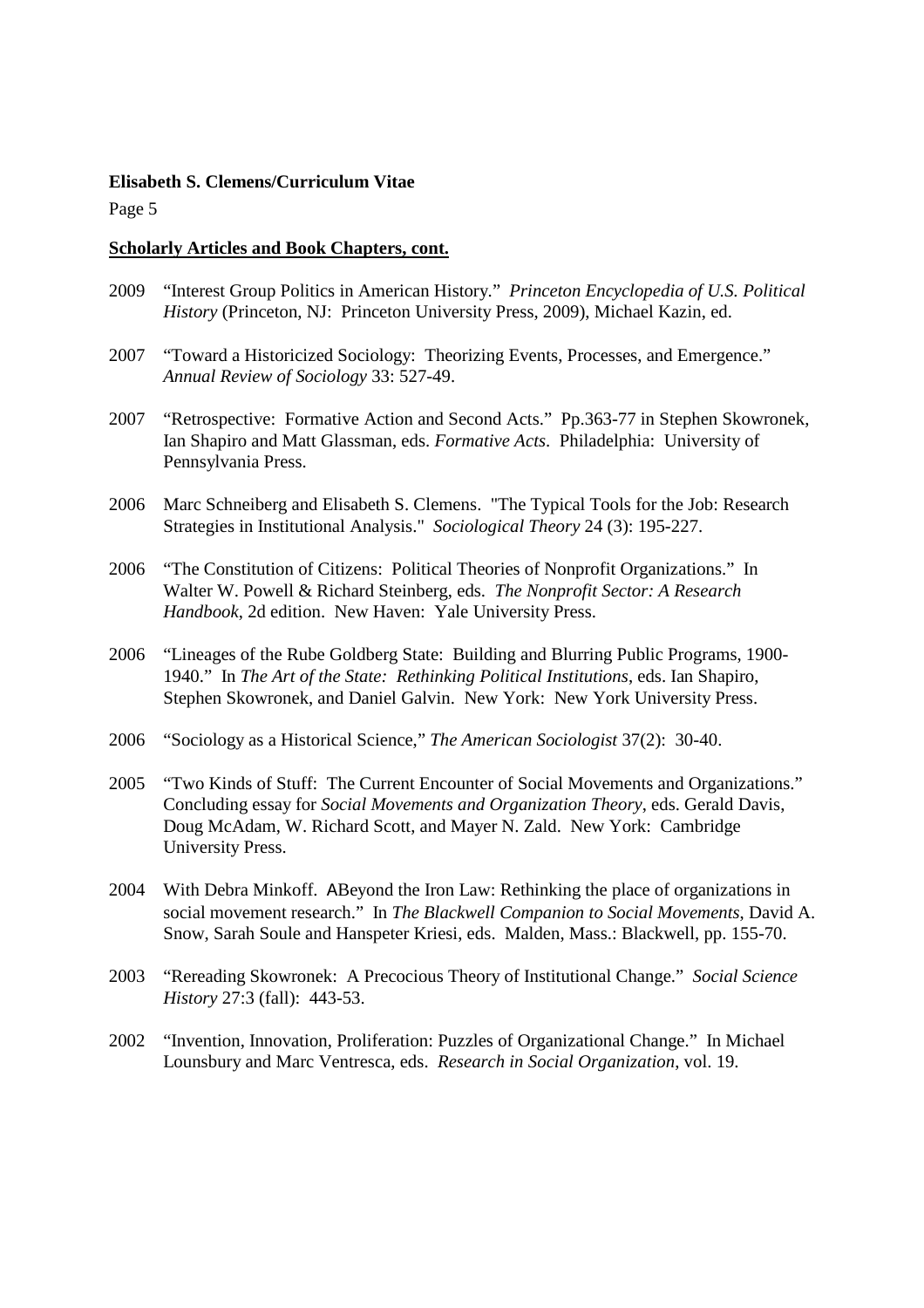Page 6

#### **Scholarly Articles and Chapters, cont.**

- 2002 With Martin D. Hughes. "Recovering Past Protest: Archival Research on Social Movements." In *Methods in Social Movement Research*, Suzanne Staggenborg & Bert Klandermans, eds. Minneapolis: University of Minnesota Press.
- 1999 "Securing Political Returns to Social Capital: Women's Associations in the United States, 1880s-1920s." *Journal of Interdisciplinary History* 29, 3 (Winter): 613-38.
- 1999 Elisabeth S. Clemens and James Cook. "Politics and Institutionalism: Explaining Durability and Change." *Annual Review of Sociology* 25: 441-66.
- 1999 "From Society to School and Back Again: Questions about Learning in and for a World of Complex Organizations." Pp. 105-20 in *Issues in Educational Research: Problems and Possibilities*, Ellen Condliffe Lagemann and Lee S. Schulman, eds. (Jossey-Bass).
- 1999 "Coherence and Discontinuity: Periodization and the Problem of Change." Pp. 62-83 in *Social Time and Social Change*, Fredrik Engelstad and Ragnvald Kalleberg, eds. Oslo: Norwegian University Press.
- 1998 "To Move Mountains: Collective Action and the Possibility of Institutional Change." Pp. 109-23 in *From Contention to Democracy*, Marco Giugni, Doug McAdam, and Charles Tilly, eds. Boulder, Colo.: Rowman and Littlefield.
- 1996 "Organizational Form as Frame: Collective Identity and Political Strategy in the American Labor Movement." Pp. 205-26 in *Comparative Perspectives on Social Movements: Opportunities, Mobilizing Structures, and Cultural Framings*, D. McAdam, J. McCarthy, and M. Zald, eds. New York: Cambridge University Press.
- 1995 Elisabeth S. Clemens, Walter W. Powell, Kris McIlwaine, and Dina Okamoto. "Careers in Print: Books, Journals, and Scholarly Reputations." *American Journal of Sociology*, 101, (2): 433-94.
- 1994 "The Impact Hypothesis and Popular Science: Conditions and Consequences of Interdisciplinary Debate." In *How Science Works in a Crisis: The Mass Extinction Debates*. William Glen, ed. Stanford, Calif.: Stanford University Press, pp. 92-120.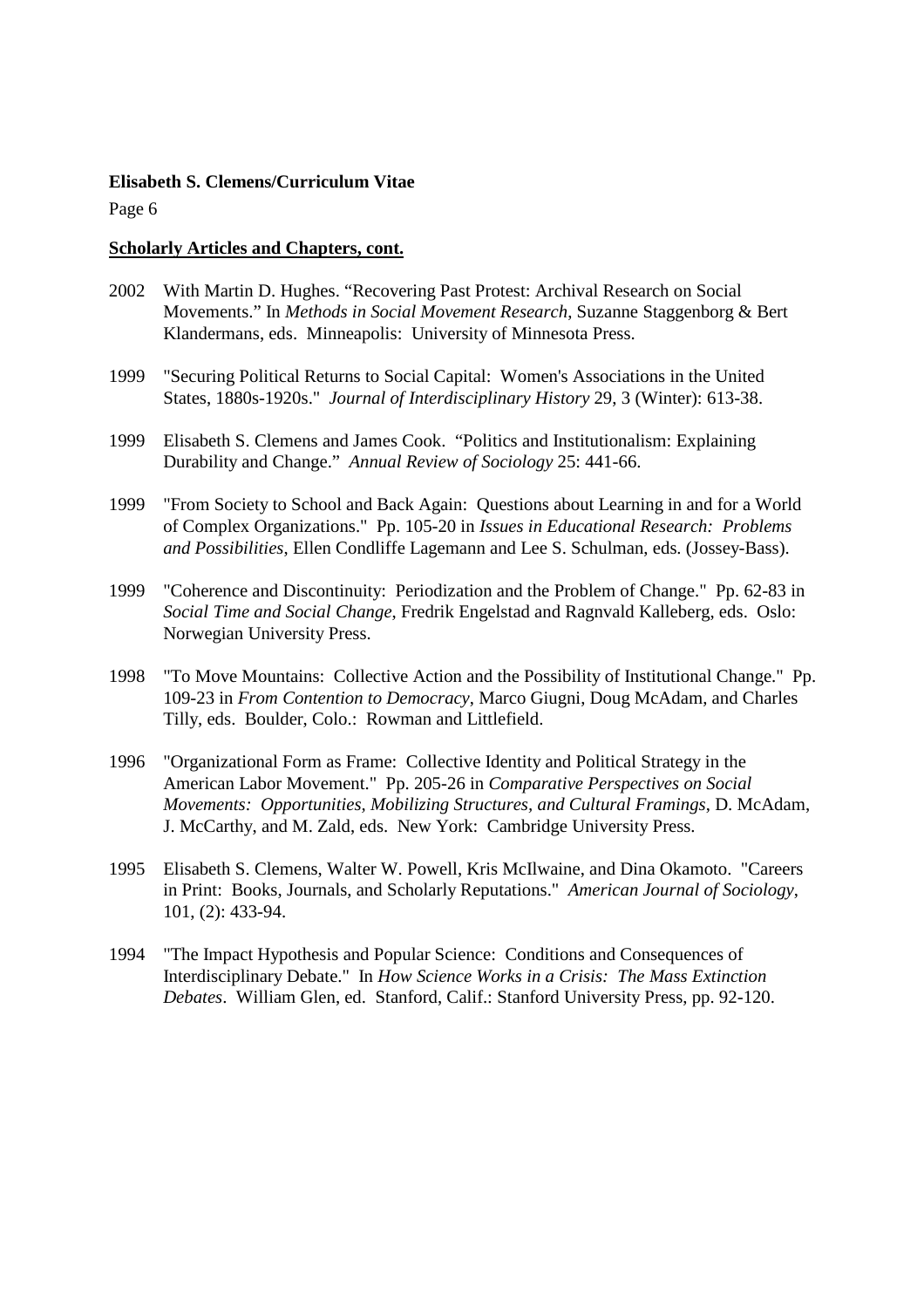Page 7

## **Scholarly Articles and Chapters, cont.**

- 1993 "Organizational Repertoires and Institutional Change: Women's Groups and the Transformation of American Politics, 1890-1920," *American Journal of Sociology* 98 (4): 755-98.
	- A revised version is reprinted in *Civic Engagement in American Democracy* (pp. 81-110), Morris Fiorina and Theda Skocpol, eds. Brookings and Russell Sage Foundation, 1999.
	- Reprinted as "Repertórios organizacionais e mudança institutional: grupos de mulheres e a transformação da politica nos EUA, 1890-1920,"*Revista Brasileira de Ciência Politica,* no. 3, Brasília, janeiro-julho de 2010, pp. 161-218.
- 1987 Elisabeth S. Clemens, Edward O. Laumann and David Knoke. "A History of Two Policy Domains," in Laumann and Knoke, *The Organizational State: Social Choice in National Policy Domains*, (Madison: University of Wisconsin Press), pp. 43-93.
- 1987 Edwin Amenta, Elisabeth S. Clemens, Jefren Olsen, Sunita Parikh, and Theda Skocpol. "The Political Origins of Unemployment Insurance in Five States," *Studies in American Political Development* (2): 137-82.
- 1986 "Of Asteroids and Dinosaurs: The Role of the Press in the Shaping of Scientific Debate," *Social Studies of Science*, 16 (3): 421-56.

Reprinted in *The University Book: An Anthology of Writings from the University of Arizona*. (Simon & Schuster, 1999)

# **Essays**

- 2016 "Configurations of Power: Reflections on Tarrow's *Wars, States, and Contention*," in *Trajectorie*s, Newsletter of the Comparative and Historical Sociology Section of the American Sociological Association, Spring 2016.
- 2014 Symposium on Monica Prasad's *Land of Too Much* in *Trajectorie*s, Newsletter of the Comparative and Historical Sociology Section of the American Sociological Association, 26 (1), Fall 2014
- 2014 "Possibilities for an Interesting Future for Organizational Sociology," OOW Section blog: http://workinprogress.oowsection.org/category/panels/panel-future-of-organizationalsociology/page/2/
- 2013 "The Many Paths from Protest to Politics," *Journal of Civil Society* 9, 1 (2013): pp. 111-115.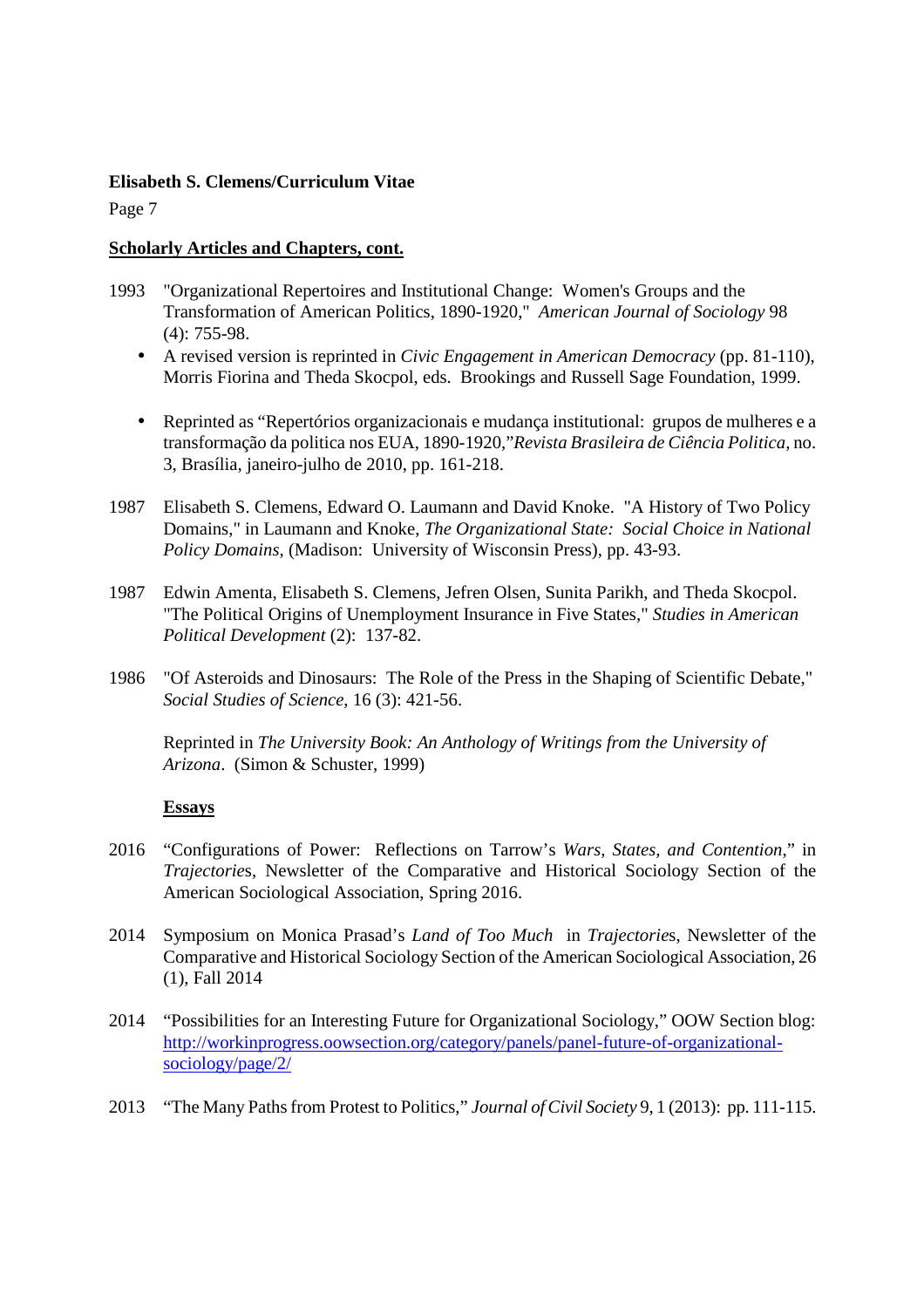Page 8

#### **Essays, cont.**

- 2009 "Interest Group Politics in American History." Prepared for the *Princeton Encyclopedia*
- 2011 *of U.S. Political History*, Michael Kazin, editor. (Reprinted in the *Concise Encyclopedia*).
- 2008 Linda Chyi Lee and Elisabeth S. Clemens. "Foundations and Schools in the United States." *Battleground Schools: An Encyclopedia of Conflict and Controversy*, edited by Sandra Mathison and E. Wayne Ross. Greenwood Press
	- *Battleground Schools* has been named to the list of books for the 2010 Critics Choice Book Award of the American Educational Studies Association (AESA)
- 2007 Julia Adams, Elisabeth S. Clemens, and Ann Shola Orloff. "'Not Drowning but Waving…': *Remaking Modernity* and its Dutch Critics.' *Sociologie*.
- 2007 "Of Tactics and Traumas" (review of Jeffrey Alexander, *The Civil Sphere*). *Sociological Quarterly* 48: 589-99.
- 2007 "The Lessons of Failure." Symposium on Vivek Chibber's *Locked in Place*. *Comparative & Historical Sociology* 18 (2).
- 2006 Julia P. Adams, Elisabeth S. Clemens, and Ann Shola Orloff. "Time and Tide: Response to Critics" (Symposium on *Remaking Modernity). International Journal of Comparative Sociology* 47 (5): 419-31.
- 2005 "The Power of Ideas? The Possibility of a Myth of Shareholder Value" (response to Frank Dobbin and Dirk Zorn. *Political Power and Social Theory* 17: 215-220.
- 2004 "Voluntarism." In *Poverty in the United States: An Encyclopedia of History, Politics*, and Policy, Gwendoyn Mink & Alice O'Connor, eds. Santa Barbara, Calif.: ABC-CLIO.
- 2004 "The Alchemy of Organization: From Participation to Preferences." *Sociological Forum* 19 (2): 323-38.
- 1999 "Good Reasons to Stop Avoiding Taxes: Recovering the Role of Taxation in American Politics." *Law and Social Inquiry* 24 (2): 101-115.
- 1999 "Politics or Markets or . . . ?" *Political Sociology: States, Power, and Societies* 7 (1).
- 1999 Response to Walters and Kaufmann. Symposium on *The People*=*s Lobby*. *Comparative Historical Sociology* 12 (1).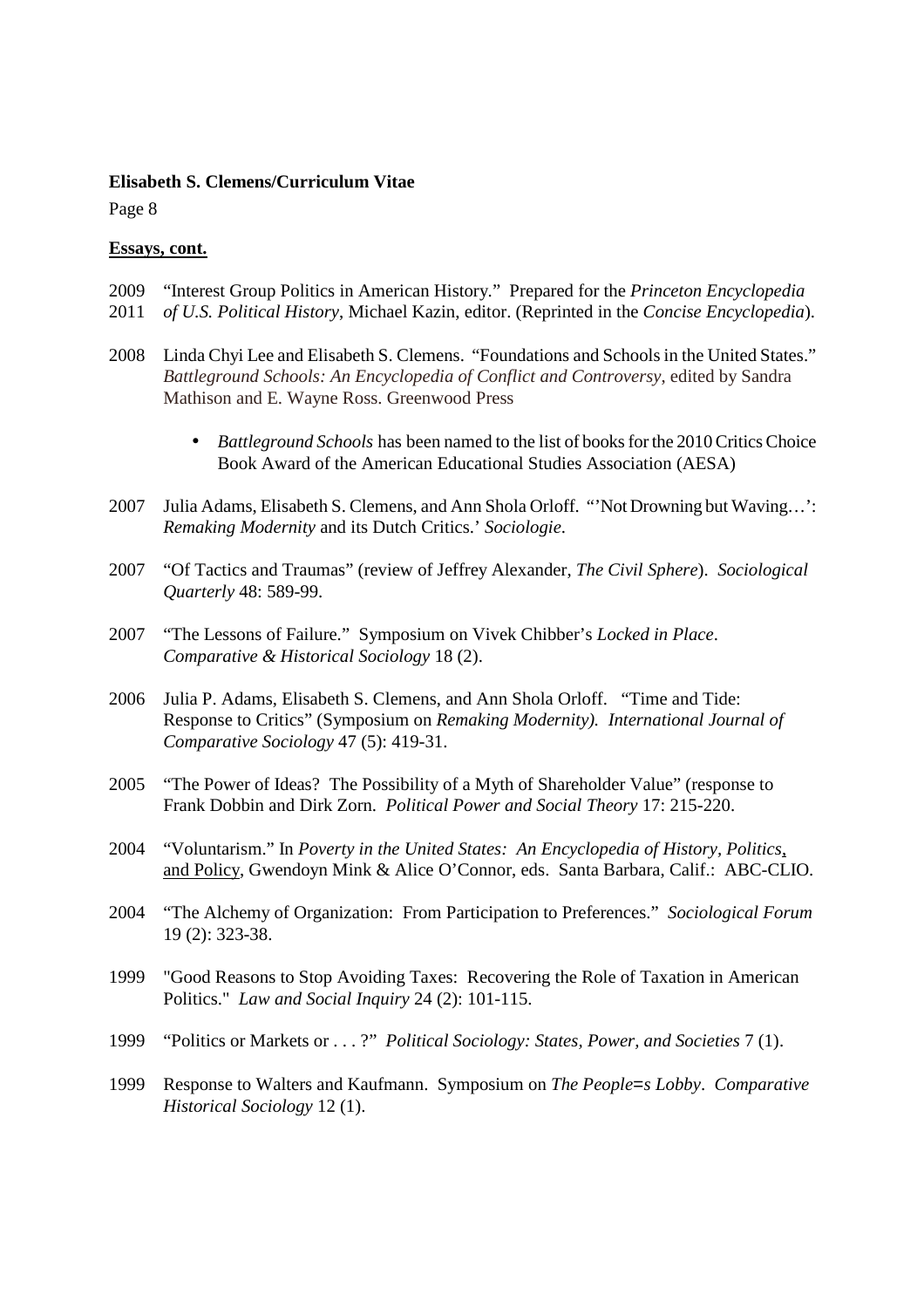Page 9

# **GRANTS**

- 2015 "The State as History and Theory II," Neubauer Collegium (with James Sparrow), \$25,000
- 2014 "The Democratic State in Trans-Atlantic Context," University of Chicago Paris Center (\$10,000).
- 2013 "The State as History and Theory," Neubauer Collegium (with Bernard Harcourt and James Sparrow), \$80,000.
- 2013 Philanthropy Course, Once Upon A Time Foundation, \$50,000
- 2014
- 2015
- 2013 National Science Foundation, Doctoral Dissertation Research (Sociology). With Maria Akchurin, "Doctoral Dissertation Research: The Politics of Water: A Comparative Study of Public Utility Privatization in Argentina and Chile" (SES-1335473), \$9,892.
- 2011 National Science Foundation, Doctoral Dissertation Research (Law & Social Sciences Program). With Michaela Soyer. The Struggle to Change: Life Course Alteration and Environmental Opportunities of Juvenile Offenders." (SES-1124430). \$9,497.
- 2010 National Science Foundation, Doctoral Dissertation Research. With Kimberly Austin, "Doctoral Dissertation Research: Reform Meets Praxis: An Analysis of School Reform Programs" (SES-1003659), \$7,350.
- 2007 Rockefeller University. Grant-in-Aid for research at the Rockefeller Archives. \$2900.
- 2007 University of Chicago, Social Sciences Division, \$2425 for archival research.
- 2005 National Science Foundation, Doctoral Dissertation Research. With Zohar Lechtman. "Doctoral Dissertation Research: Women in American Politics" (SES-0526574). \$5,210.
- 2003 University of Chicago, Social Science Division. \$1700 to fund further data collection on the Arizona Charter School project.
- 2002 National Science Foundation, Doctoral Dissertation Research. With Wade Roberts. "The Impact of Nongovernmental Organizations and State-Civil Society Relations on National Development" (SES-0221278). \$6,271 for one year.
- 2001 Social and Behavioral Sciences Research Institute. Geographic Information Systems research assistance grant through the Center for Applied Spatial Analysis.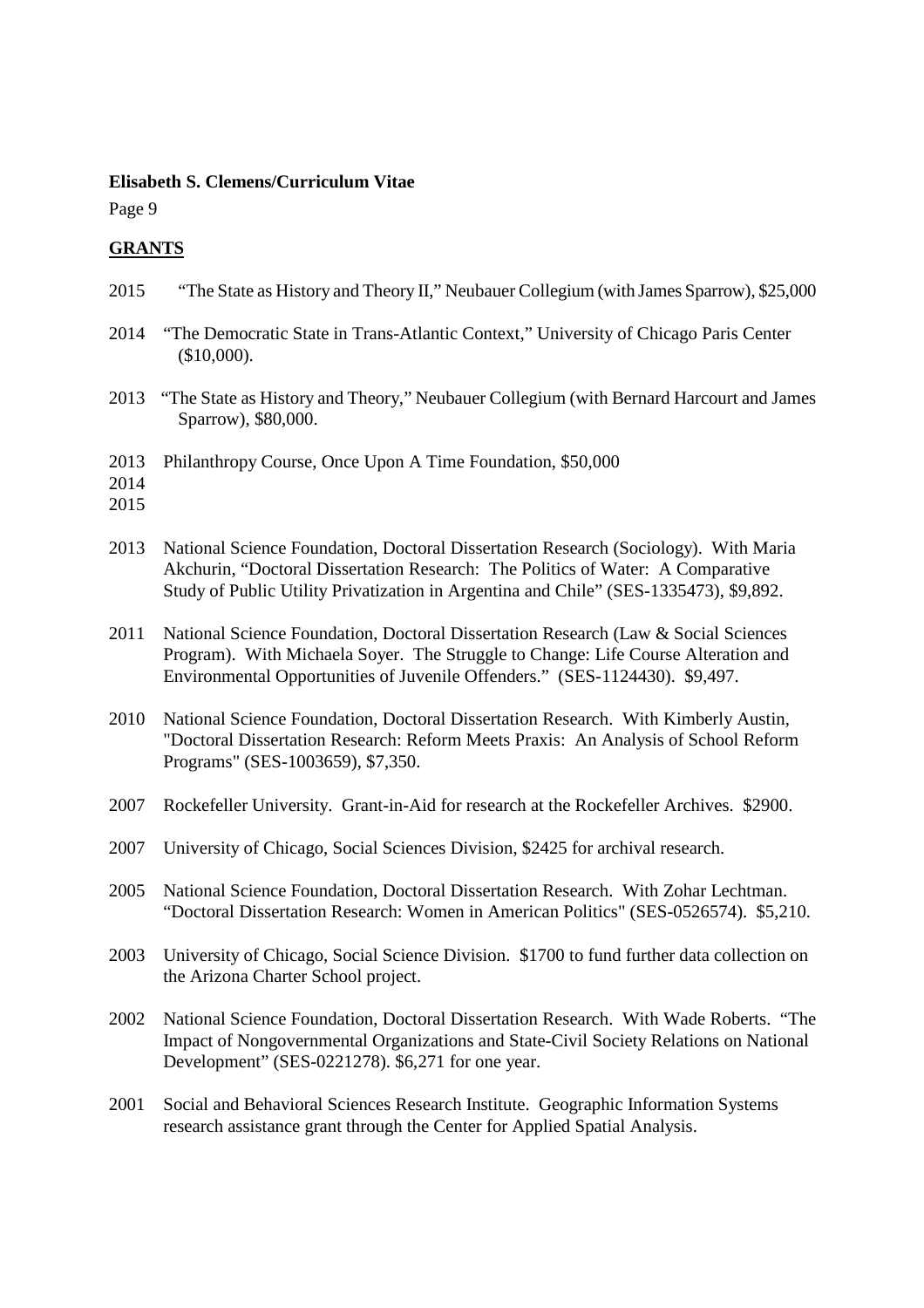Page 10

# **GRANTS, cont.**

- 2001 National Science Foundation, Doctoral Dissertation Research. With Jennifer Irons. "Political Contestation of Race and State Response During the Civil Rights Movement" (SES-0101092). \$4,420 for one year.
- 2001 Spencer Foundation, Small Grants Program. "From Legislation to Innovation: Organizational Lessons from Arizona's Charter Schools." (\$33,650 for one year.)
- 2000 With Calvin Morrill. \$15,200 for a project to strengthen writing instruction in social science courses in the general education program. From the Vice-President for Undergraduate Education and the Dean of the Social and Behavioral Sciences.
- 2000 National Science Foundation, Sociology Program, "The Politics of Association: Law and the Structuring of Rights, Restraints, and Resources in the U.S., 1900-1940." (SES-9911428) Awarded \$65,000 over 2 years.
- 2000 ASA/NSF Fund for the Advancement of the Discipline, with Julia Adams (Michigan) and Ann Orloff (Northwestern). \$4,910 for a conference on "The Making and Unmaking of Modernity: Politics and Processes in Historical Sociology."
- 2000 Social and Behavior Sciences Research Institute, University of Arizona. \$1,375 for "The Politics of Deinstitutionalization: Learning from School Reform."
- 1997 "The Dynamics of Federalism: Trajectories of Social Provision in the United States, 1900-1990" (\$4,880). University of Arizona Foundation/Office of the VP for Research.
- 1994 "Toward the Democratic Governance of Science: Public Science and Science Policy in the United States, 1945-1990." Spencer Post-Doctoral Fellowship, 1994-95 (\$35,000).
- 1990 Young Faculty Fellowship, Project on Governance of Nonprofit Organizations, Indiana University Center on Philanthropy, 1990-1991 (\$5000).

# **Book Reviews**

2015 Review of Monika Krause, *The Good Project: Humanitarian Relief NGOs and the Fragmentation of Reason* (University of Chicago Press, 2014) in *Social Forces* (published online, April 8 2015; citation information to follow).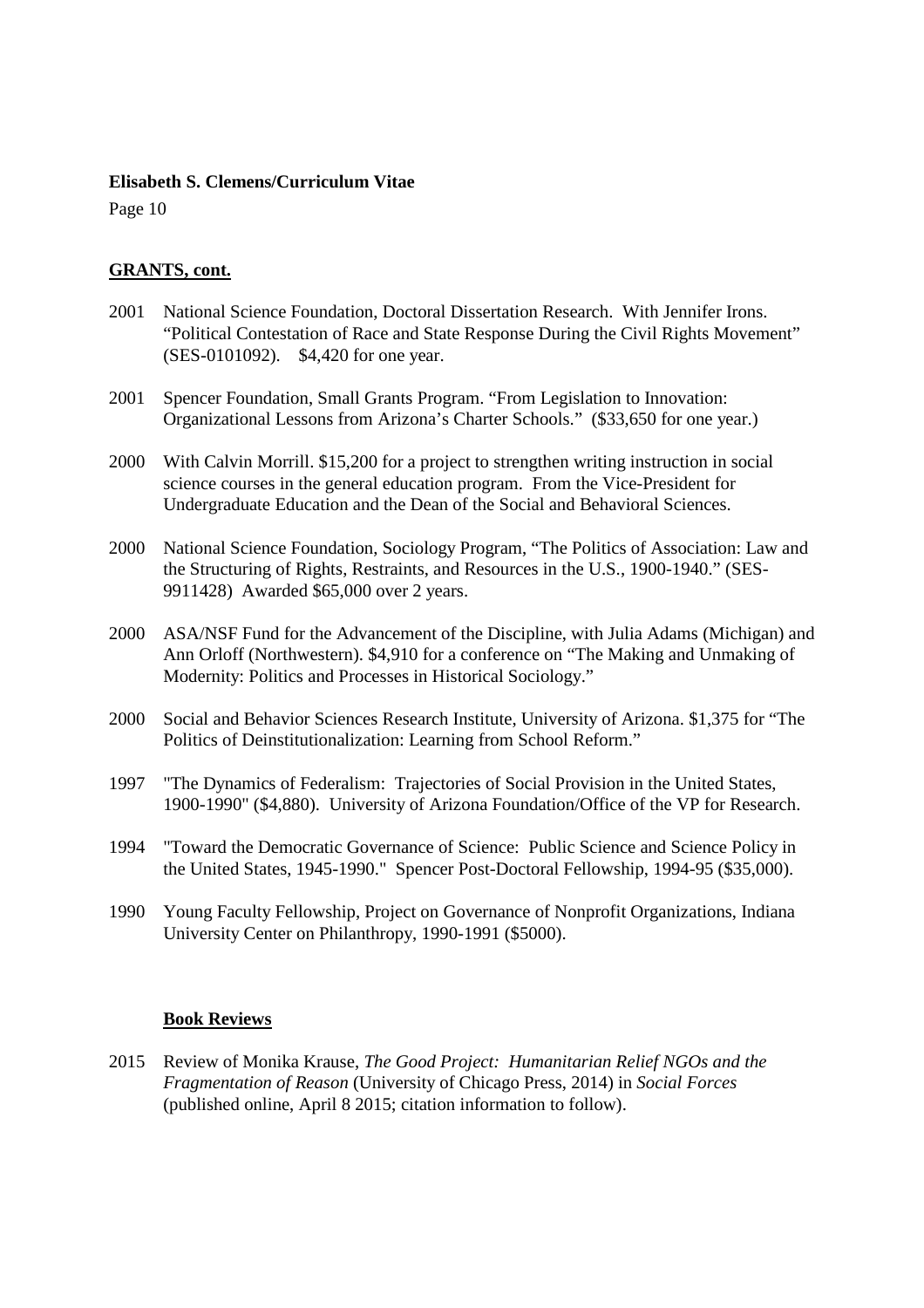Page 11

#### **Book Reviews, cont.**

- 2013 Review of Cybelle Fox, *Three Worlds of Relief: Race, Immigration, and the American Welfare State from the Progressive Era to the New Deal* (Princeton, N.J.: Princeton University Press, 2012) for *Social Forces.*
- 2013 Review of *Miss Cutler and the Case of the Resurrected Horse: Social Work and the Story of Poverty in America, Australia, and Britain*. By Mark Peel (Chicago: University of Chicago Press, 2012) for the *Journal of Interdisciplinary History* 43, 3: 469-70.
- 2012 Review of *Remedy and Reaction: The Peculiar American Struggle Over Health Care Reform* by Paul Starr (New Haven, Conn.: Yale University Press, 2011) for the *American Journal of Sociology,* vol. 118, 3 (November): 829-31.
- 2010 Review of Nicole Marwell, *Bargaining for Brooklyn,* in *Perspectives on Politics*, vol. 8, no. 4 (December), pp. 1238-39.
- 2009 Review of Heidi Swarts, *Organizing Urban America: Secular and Faith-Based Progressive Movements* in *Political Science Quarterly* 124 (2): 365-66.
- 2009 Review of Jeffrey Haydu, *Citizen Employers: Business Communities and Labor in Cincinnati and San Francisco, 1870-1916* (Cornell University Press, 2008). In *Contemporary Sociology.*
- 2009 Review of Joseph Gerteis, *Class and the Color Line: Interracial Class Coalition in the Knights of Labor and the Populist Movement* (Duke University Press, 2007). In *American Journal of Sociology* 114 (5).
- 2008 "How Congress Learned to Govern." Review essay of Kimberly Johnson, *Governing the American State: Congress and the New Federalism, 1877-1929* (Princeton University Press, 2007). In *Historical Methods* 40 (2).
- 2008 Review of *The Oxford Handbook of Contextual Political Analysis*, edited by Robert E. Goodin and Charles Tilly. Oxford: Oxford University Press, 2006. *Contemporary Sociology*.
- 2007 Review of *White Slave Crusades: Race, Gender, and Anti-vice Activism, 1887-1917* by Brian Donovan. University of Illinois Press, 2006. *Social Forces* (September 2007)
- 2007 Review of *The Constitution as Social Design: Gender and Civic Membership in the American Constitutional Order* by Gretchen Ritter. Stanford, Stanford University Press, 2006*. Political Science Quarterly* 122 (2): 331-33.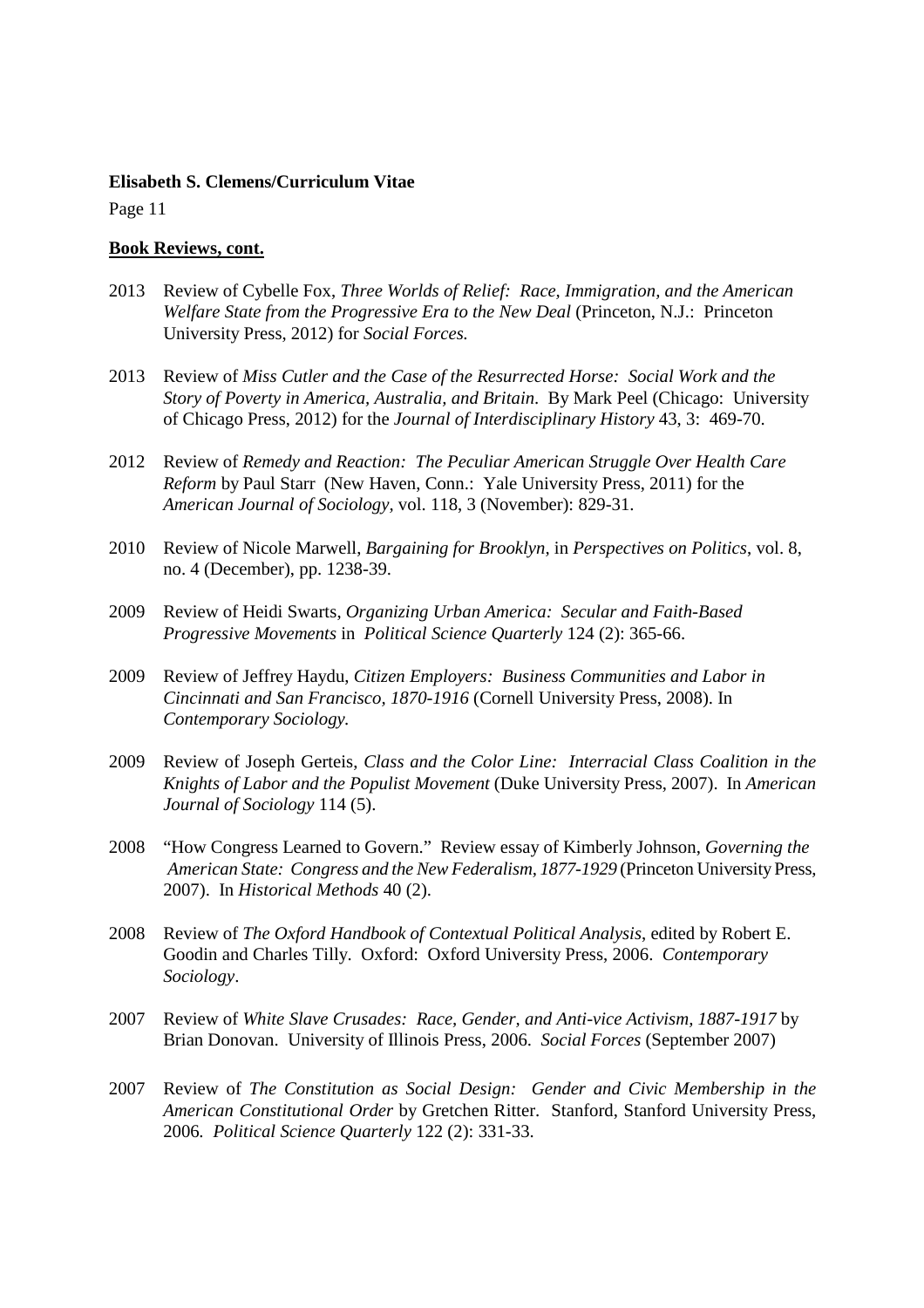Page 12

#### **Book Reviews, cont.**

- 2007 Review of *Party Movements in the United States and Canada: Strategies of Persistence* by Mildred Schwartz. *Contemporary Sociology* 36 (2): 168-69.
- 2006 Review of *The Limits of Market Organization*, edited by Richard R. Nelson. *American Journal of Sociology* (vol. 112, no. 1): 313-15.
- 2006 Review of *Governing NOW: Grassroots Activism in the National Organization for Women* by Maryann Barakso. Ithaca, N.Y.: Cornell University Press, 2004. *Social Service Review* 80, 2 (2006).
- 2005 Review of *Diminished Democracy: From Membership to Management in American Civic Life* by Theda Skocpol. Norman: University of Oklahoma Press. *Journal of Interdisciplinary History*. Summer.
- 2004 Review of *Stories of Peoplehood: The Politics and Morals of Political Membership* by Rogers M. Smith. New York, Cambridge University Press, 2003 in *Political Science Quarterly* 119 (2): 342-343.
- 2004 Review of *Organizations, Policy, and the Natural Environment: Institutional and Strategic Perspectives*. Andrew J. Hoffman and Marc J. Ventresca. *Administrative Science Quarterly* 48 (3): 538-41.
- 2002 Review of David Knoke, *Changing Organizations: Business Networks in the New Political Economy* in *Contemporary Sociology* 31 (5): 544-545.
- 2002 Review of Beatrix Hoffman, *The Wages of Sickness: The Politics of Health Insurance in Progressive America* in *Journal of Interdisciplinary History* 33 (1): 146-47.
- 2001 Robert Wuthnow, *Intimate Connections: Joining Together in America's Fragmented Communities* in *Journal of Interdisciplinary History* 331 (3): 474-6.
- 2000 Claire F. Ullman, *The Welfare State's Other Crisis: Explaining the New Partnership Between Nonprofit Organizations and the State in France*, in *Contemporary Sociology*, 29 (1): 266-67.
- 1999 Kathleen Waters Sander, *The Business of Charity: The Woman's Exchange Movement, 1832-1900* in *Journal of Interdisciplinary History*.
- 1999 Susan E. Marshall, *Splintered Sisterhood: Gender and Class in the Campaign Against Woman Suffrage* in *Contemporary Sociology*.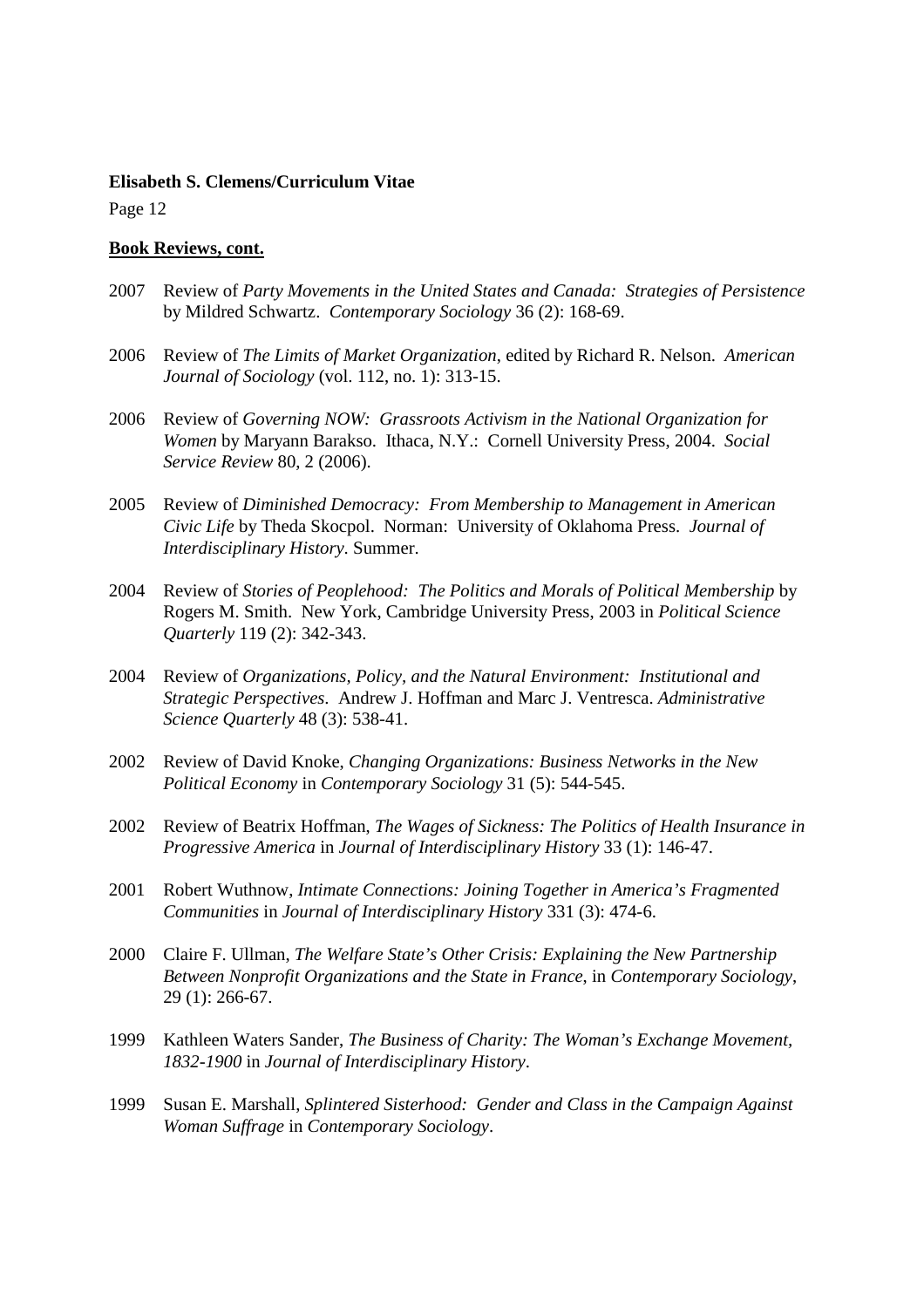Page 13

#### **Book Reviews, cont.**

- 1998 William G. Roy, *Socializing Capital: The Rise of the Large Industrial Corporation in America* in *Administrative Science Quarterly*, 43 (3): 704-706.
- 1998 Kathryn Kish Sklar, *Florence Kelley and the Nation's Work: The Rise of Women's Political Culture, 1830-1900* in *Journal of Interdisciplinary History*, 29 (2), 315-17.
- 1998 Nicola Beisel*, Imperiled Innocents: Anthony Comstock and Family Reproduction in Victorian America* in *American Journal of Sociology*, 103 (5): 1483-85.
- 1997 Myra Marx Ferree and Patricia Martin, eds. *Feminist Organizations: Harvest of the New Women's Movement* in *Administrative Science Quarterly* 42 (4): 838-40.
- 1997 Leo d'Anjou, *Social Movements and Cultural Change: The First Abolition Campaign Revisited* in *Contemporary Sociology*, forthcoming.
- 1997 John Lofland, *Social Movement Organizations: Guide to Research on Insurgent Realities in Mobilization* 2 (1): 121-22.
- 1997 G. William Domhoff, *State Autonomy or Class Dominance?: Case Studies on Policy Making in America* in *American Journal of Sociology*, 102 (4): 1177-79.
- 1997 Susan A. Ostrander, *Money for Change: Social Movement Philanthropy at Haymarket People's Fund*, in *Voluntas* 8 (3): 328-30.
- 1995 Matthew Schneirov, *The Dream of a New Social Order: Popular Magazines in America, 1893-1914*, in *American Journal of Sociology*, 101 (2): 514-15.
- 1993 Gøsta Esping-Andersen, *The Three Worlds of Welfare Capitalism*, in *Humboldt Journal of Social Relations* 19 (1): 169-73.
- 1993 Paula Baker, *The Moral Frameworks of Public Life: Gender,Politics and the State in Rural New York, 1870-1930*, in *Contemporary Sociology* 22 (1): 68-69.
- 1992 Alan Dawley, Struggles for Justice and N. Frankel & N. S. Dye, eds. *Gender, Class, Race and Reform in the Progressive Era* in *Contemporary Sociology* 21 (4): 460-62.
- 1992 Anne Firor Scott, *Natural Allies: Women's Associations in American History* in *American Journal of Sociology* 98 (3): 686-88.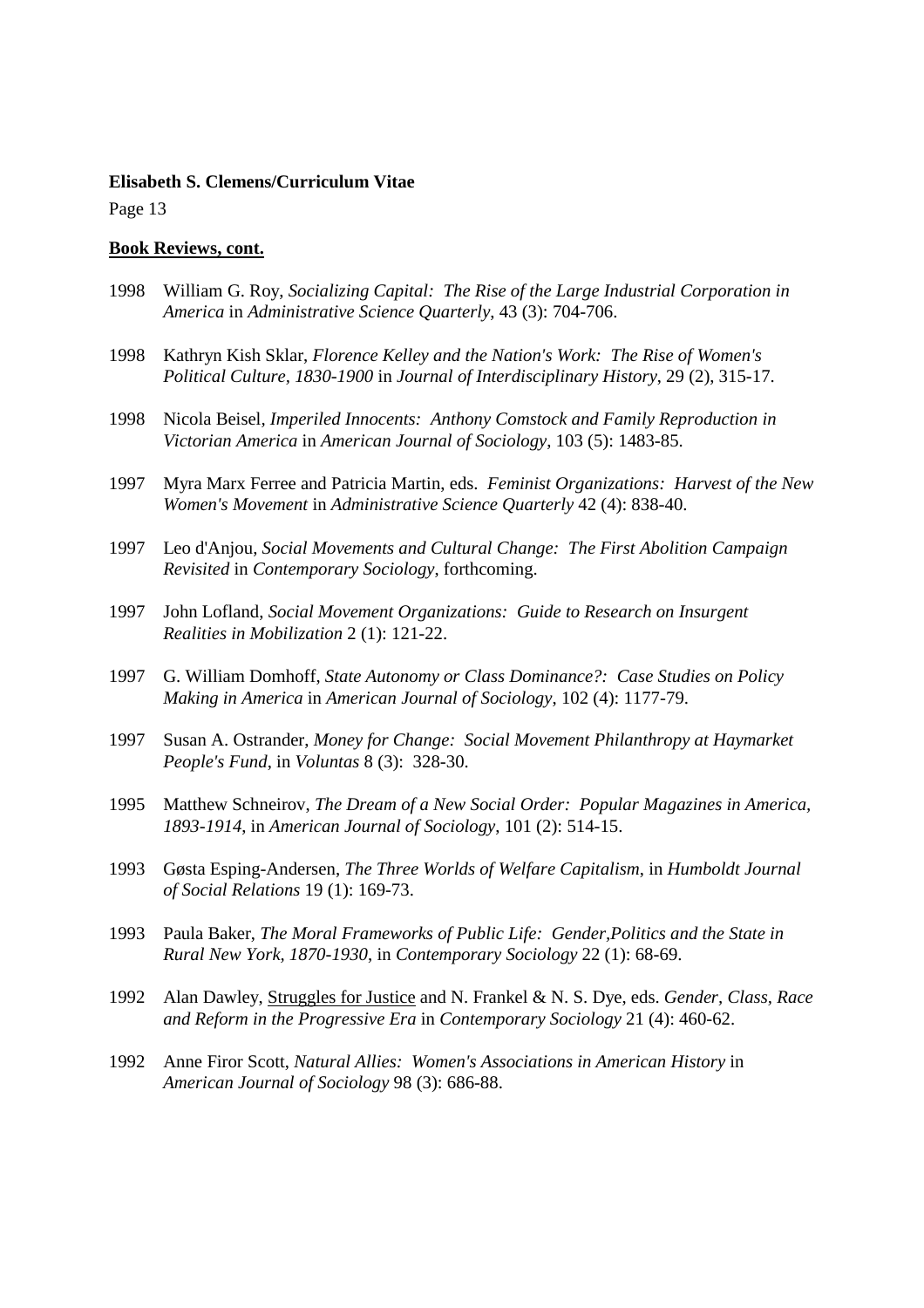Page 14

#### **Book Reviews, cont.**

- 1991 Michael Thompson, Richard Ellis, and Aaron Wildavsky. *Cultural Theory* in *American Journal of Sociology* 96 (6): 1571-73.
- 1990 Mary Ann Clawson, *Constructing Brotherhood: Class,Gender and Fraternalism* in *American Journal of Sociology* 95, (5): 1317-18.
- 1989 John Brenkman, *Culture and Domination* and Daniel Miller, *Material Culture and Mass Consumption* in *Ethics* 99 (3): 658-59.
- 1988 Robert B. Hamerton-Kelly, editor, *Violent Origins: Walter Burkert, Rene Girard and Jonathan Z. Smith on Ritual Killing and Cultural Formation* in *Ethics* 98 (4): 877-78.
- 1988 Norman Pollack, *The Just Polity: Populism, Law, and Human Welfare* in *American Journal of Sociology* 93 (5): 1267-69.

# **SCHOLARLY PRESENTATIONS**

#### **International Conferences**

- 2015 "Neither Public Nor Private: Delegated Governance as a Structure of Exception," Cambridge Workshop on States of Exception in American History, Clare College. May.
- 2015 "Civic Gifts" at "The American State in Trans-Atlantic Perspective," University of Chicago Paris Center, May.
- 2013 "Maps in Motion: A Methodological Reflection on Organizational Innovation and Institutional Change," for presentation at "An Institutional Family Reunion? Bridging Ontologies, Levels and Methods," European Group on Organization Studies, Montreal, July 2013.
- 2012 "Logics of History: The Interplay of Liberalism and Benevolence in American Political Development." Invited participant in "Dynamics of Continuity, Patterns of Change: Between World History and Comparative Historical Sociology," a colloquium in memory of Shmuel Noah Eisenstadt, Israel Academy of Sciences and Humanities and The Van Leer Jerusalem Institute (October 2012)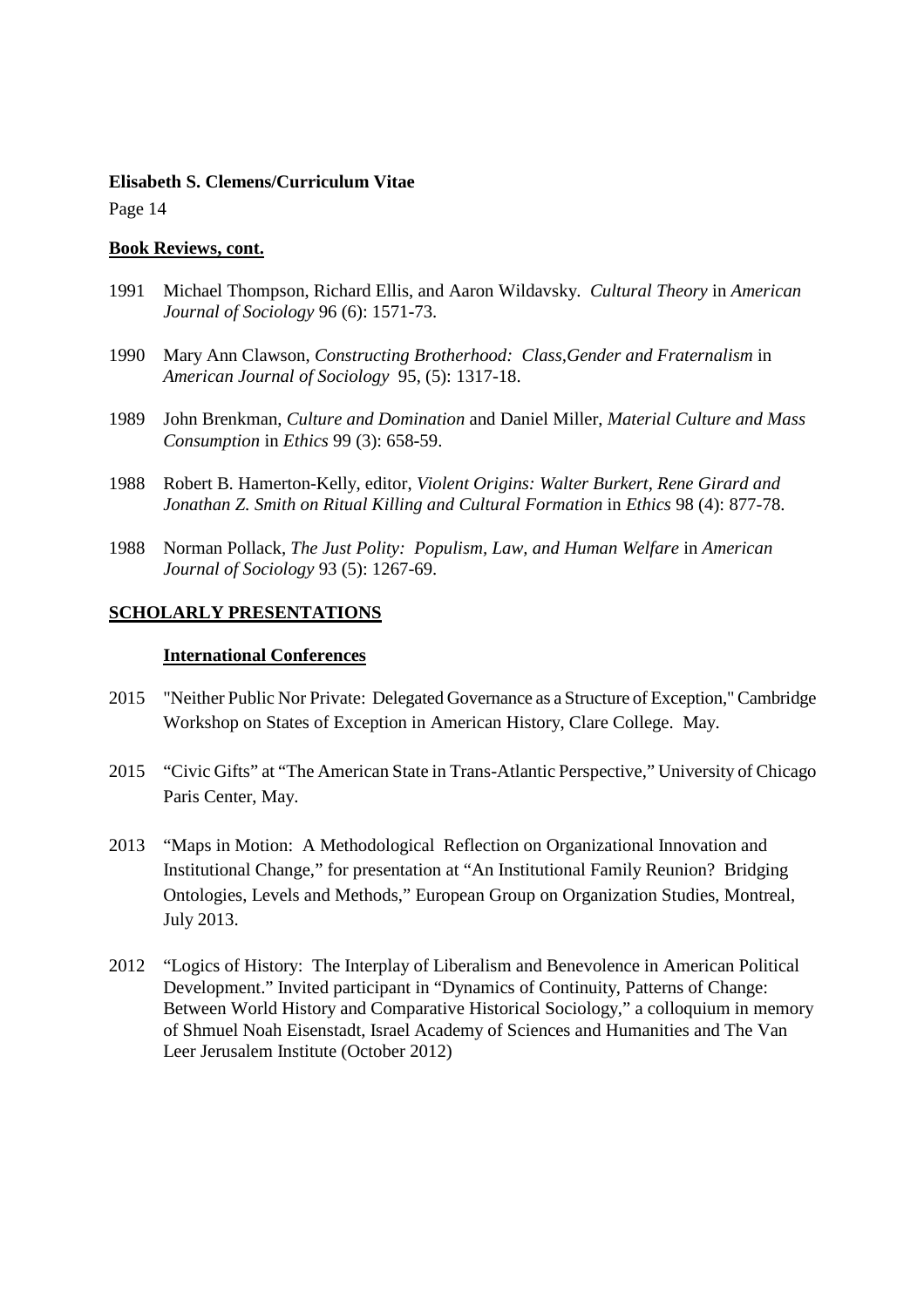Page 15

#### **International Conferences, cont.**

- 2012 University of Chicago Beijing Center  $2<sup>nd</sup>$  Political Sociology Workshop (July), "Civic Nation: Building a Powerful State, Mobilizing a Benevolent People"
- 2011 "The Democratic Dilemma: Aligning Fields of Elite Influence and Political Equality," European Group on Organizational Studies, Helsinki
- 2009 "Institutional Analysis and Social Movement Research: An Unexpected Affinity." Center for Organizational Research, Paris, September.
- 2009 "Biting the Hand that Feeds Them: Mobilizing Americans Against the Welfare State." Center for Organizational Research, Paris, September.
- 2008 "Nationalizing Reciprocity: Aligning Charity and Citizenship," IESE, Barcelona, Sept.
- 2004 "Public, Private and Philanthropic Roles in American Education." Presented at "The Legitimacy of Philanthropic Foundations: US and European Perspectives." Conference SSRC and the Foundation Mattei Dogan, Paris with the support of the Russell Sage Foundation. Paris May 26-29, 2004.
- 2000 "The Politics of Deinstitutionalization: Lessons from School Reform in the U.S." With Melissa Fry. Society for the Advancement of Socio-Economics. London, England.
- 1999 Invited lectures, Departments of Sociology & Political Science, Stockholm University.
- 1998 "Civic Society Constrained: Limits on Associational Activity in the United States, 1900- 1990." Society for the Advancement of Socio-Economics, Vienna, Austria.
- 1997 With Jennifer Murdock. "The Dynamics of Federalism: Social Provision and Civil Society in the United States, 1900-1990." Society for the Advancement of Socio-Economics, Montreal, Quebec.
- 1994 "Coherence and Discontinuity: Periodization as a Sociological Problem." Plenary Lecture, Fifth National Sociology Conference, Tjøme, Norway. Sponsored by the Research Council of Norway and the Faculty of Social Sciences, University of Oslo.
- 1994 "Gendered Citizenship and Global Politics: Feminist Strategies at Home and Abroad." Presented at "Crossing Borders: International Dialogues on Gender, Social Politics and Citizenship," Stockholm, Sweden.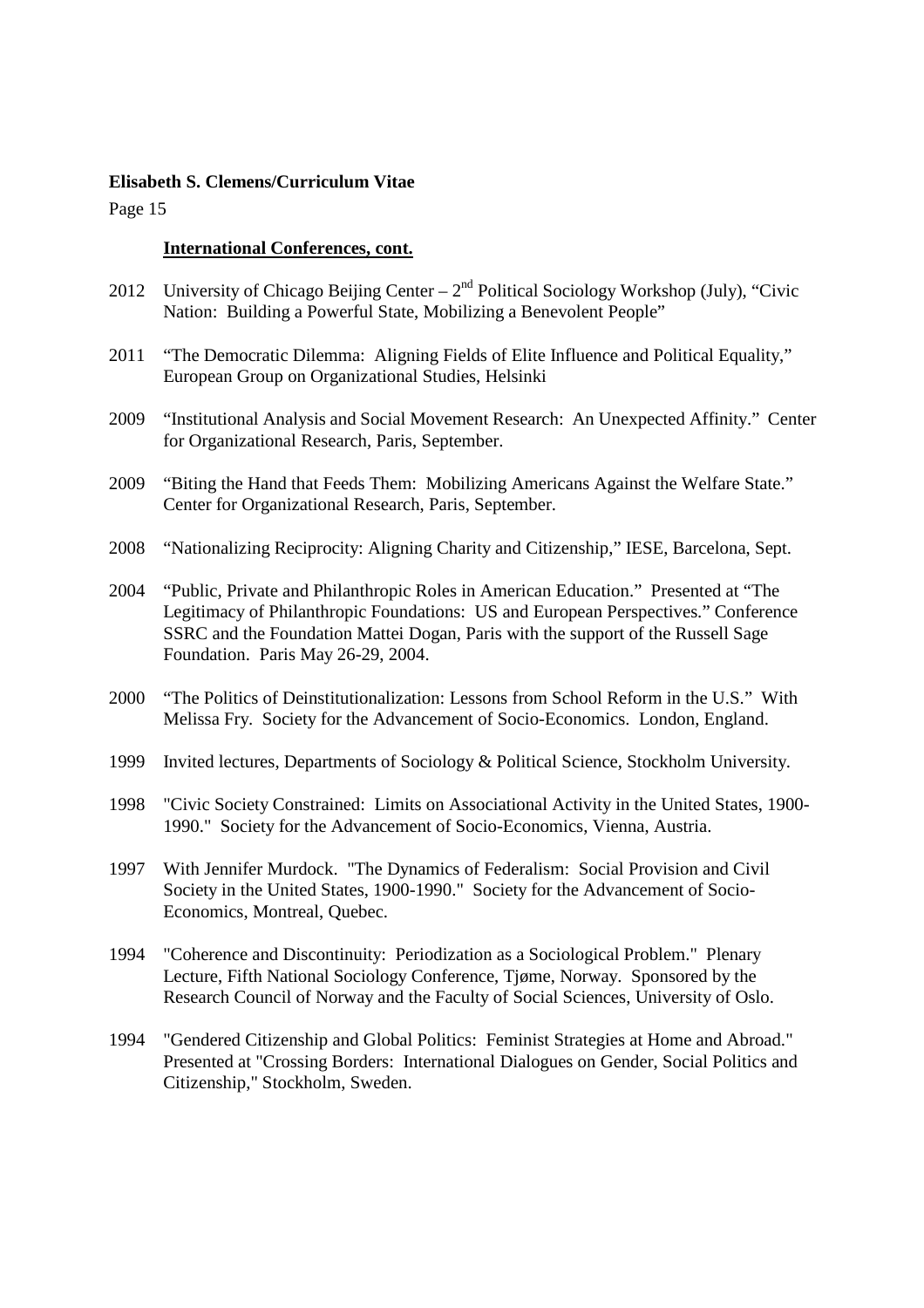Page 16

#### **National Conferences**

- 2016 "Reinventing Public/Private Governance: Notes towards a new project," Society for the Advancement of Socio-economics, UC Berkeley, June
- 2014 "The Public-Private Polity," American Sociological Association, San Francisco, August.
- 2013 "A Believing and Benevolent Nation: Interdenominational Organizing, Ecumenism and National Solidarity in American Political Development."Prepared for an Advanced Seminar at the School for American Research (Santa Fe, NM; December).
- 2013 "Organizing Powers in Eventful Times," Social Science History Presidential Address, November 2013.
- 2012 "Beyond Autonomy and Capture: Theorizing the Civic State" for *Many Hands of the State, Panel I: How Many Hands? Quandaries of Theorizing the State*, Social Science History Association, Vancouver (November 2012)
- 2012 "A Believing and Benevolent Nation: Ecumenicism and National Solidarity in American Political Development," American Anthropological Association, San Francisco (Nov.)
- 2012 Max Plank Summer Social Science Conference (hosted by Northwestern, July 2012), "The Democratic Dilemma: Aligning Fields of Elite Influence and Political Equality."
- 2010 Nationalizing Reciprocity: Aligning Charity and Citizenship in the American Nation-State," ASA Atlanta, August. An earlier version was presented at the Social Science History Meetings, Long Beach, CA, November 2009.
- 2009 "What are Your Tax Dollars Doing? Privatization, Misrecognition, and Mobilization in American Politics." Presented at an invited panel, American Sociological Association, August 2008. A revised version (with Bijan Warner) was presented at "Non-State Social Provision," Weatherhead Institute, Harvard University, May 2009.
- 2007 "The Problem of the Corporation: Liberalism and the Large Organization." Presented at Organization Analysis and Classical Theory, Wharton School, August 2007.
- 2007 "Shocks Happen: War, Depression, and More War in the Making of the Nonprofit Sector." Prepared for the Conference on Organizational Emergence, Graduate School of Business, University of Chicago, November 2007.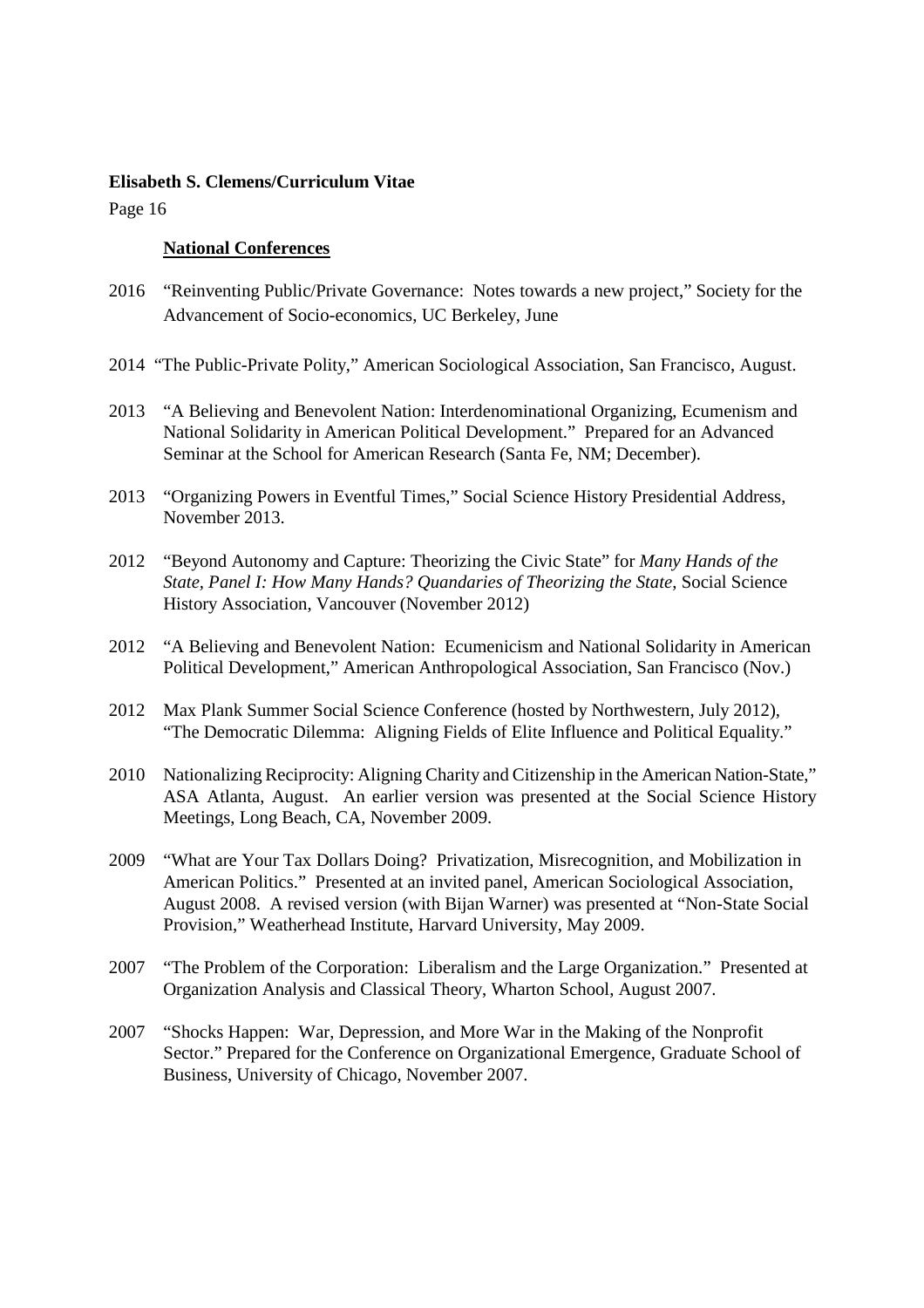Page 17

#### **National Conferences, cont.**

- 2007 "In the shadow of the New Deal: Reconfiguring the roles of government and charity, 1928-1940." Presented at the meetings of the American Sociological Association, New York, August 2007. A revised version was presented at the Social Science History meetings, Chicago, November 2007.
- 2007 "Events, Periods, Processes: Framing Questions in Historical Social Science." Invited Lecture at the Inter-university Consortium on Qualitative Research Methods, Arizona State University (January 2007).
- 2007 "In the Shadow of the New Deal: Reconfiguring the roles of government and charity, 1928-1940." ASA, New York City and SSHA, Chicago.
- 2006 "Movements, Mobs, and Militias: Collective Action in American Political Development," American Sociological Association, Montreal.
- 2005 "The Market Model and the Politics of Privatization." Presented at the meetings of the American Political Science Association, Washington DC, September.
- 2005 "Sociology as a Historical Science." Presented at a Centennial Session of the American Sociological Association, Philadelphia, PA, August.
- 2004 With Martin Hughes, Steve Nelson, and Wade Roberts. "The Politics of Benevolence: From Patronage to Social Provision in Pennsylvania and Maryland, 1890-1940." Presented at the meetings of the Social Science History Association (Chicago, November)
- 2004 Brayden King, Elisabeth Clemens, and Melissa Fry. "Learning to Do Education: The Emergence of Form in Arizona's Charter Schools." American Sociological Association, San Francisco.
- 2003 "State Building or Blurring? Public Finance and Private Governance, 1900-1940." Prepared for "Crafting and Operating Institutions," Yale University, April 2003. Revised versions will be presented at the American Political Science Association (Philadelphia, August) and the Social Science History Association (Baltimore, November).
- 2002 With Melissa Fry and Brayden King. "Making a Market in Education? Charter Schools in Arizona." American Sociological Association, Chicago. An earlier version of this paper was presented at the Organization Science Winter Conference, Steamboat Springs CO.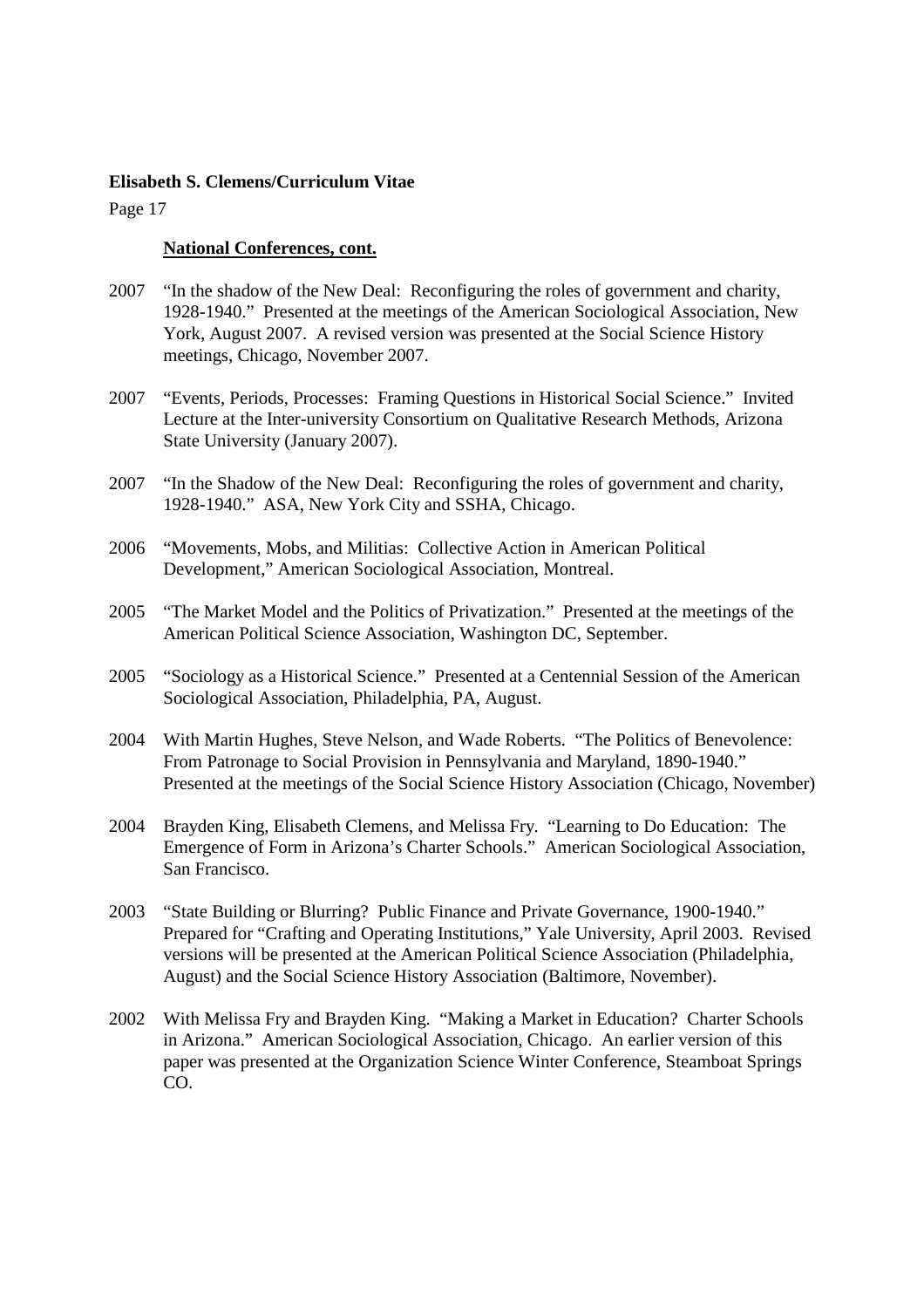Page 18

#### **National Conferences, cont.**

- 2001 "Of Logics and Bricolage: Cultural Transformation of American Political Institutions, 1850-1880." For "Taking Ideas Seriously: New Perspectives on Understanding Change." Institute for Global Studies in Culture, Power, and History. Johns Hopkins University. December. Also presented at Social Science History, 2002.
- 2001 With Martin Hughes, Steven Nelson, and Wade Roberts. "The Politics of Benevolence: Building and Borrowing State Capacity." Social Science History Association, Chicago. November 2001.
- 2001 With Melissa Fry. "From Legislation to Innovation? Arizona's Charter Schools as a Project of Institutional Change." Versions presented at the Academy of Management meetings and the American Sociological Association.
- 2000 "The Encounter of Civil Society and the States: Legislation, Law and Association, 1900- 1920." American Political Science Association, Washington D.C. Versions also presented at the meetings of the Social Science History Association (Pittsburgh) and the Association for Research on Nonprofit Organizations and Voluntary Action (New Orleans).
- 2000 "Making Education More Interesting for Organizational Research." Spencer Foundation/ASA conference on new directions in educational research. Atlanta.
- 1999 "Logics of History? Contradiction, Incoherence, and Multiplicity in the Explanation of Change." Social Science History Association, Fort Worth, November.
- 1999 "How Shall We Organize? Privatization, Voluntarism and Policy Innovation in the 1990s." Presented at Zaldfest, University of Michigan, September 1999.
- 1997 "Women's Associations and the Structuring of Social Capital in the U.S., 1880s
- 1998 -1920s." Invited paper at "Patterns of Social Capital: Stability and Change in Comparative Perspective," KSG, Cambridge Mass., December. Also presented at the American Sociological Association, San Francisco, August 1998.
- 1997 "Constructing Civic Society: The Politics of Association in the United States." Invited paper at the Conference on Civic Engagement, Portland Maine, September.
- 1996 "Schooling in what, from what, or for what? New directions for educational research in a complex world of organizations and institutions." Invited Paper, Committee for the Improvement of Educational Research, National Academy of Education, December.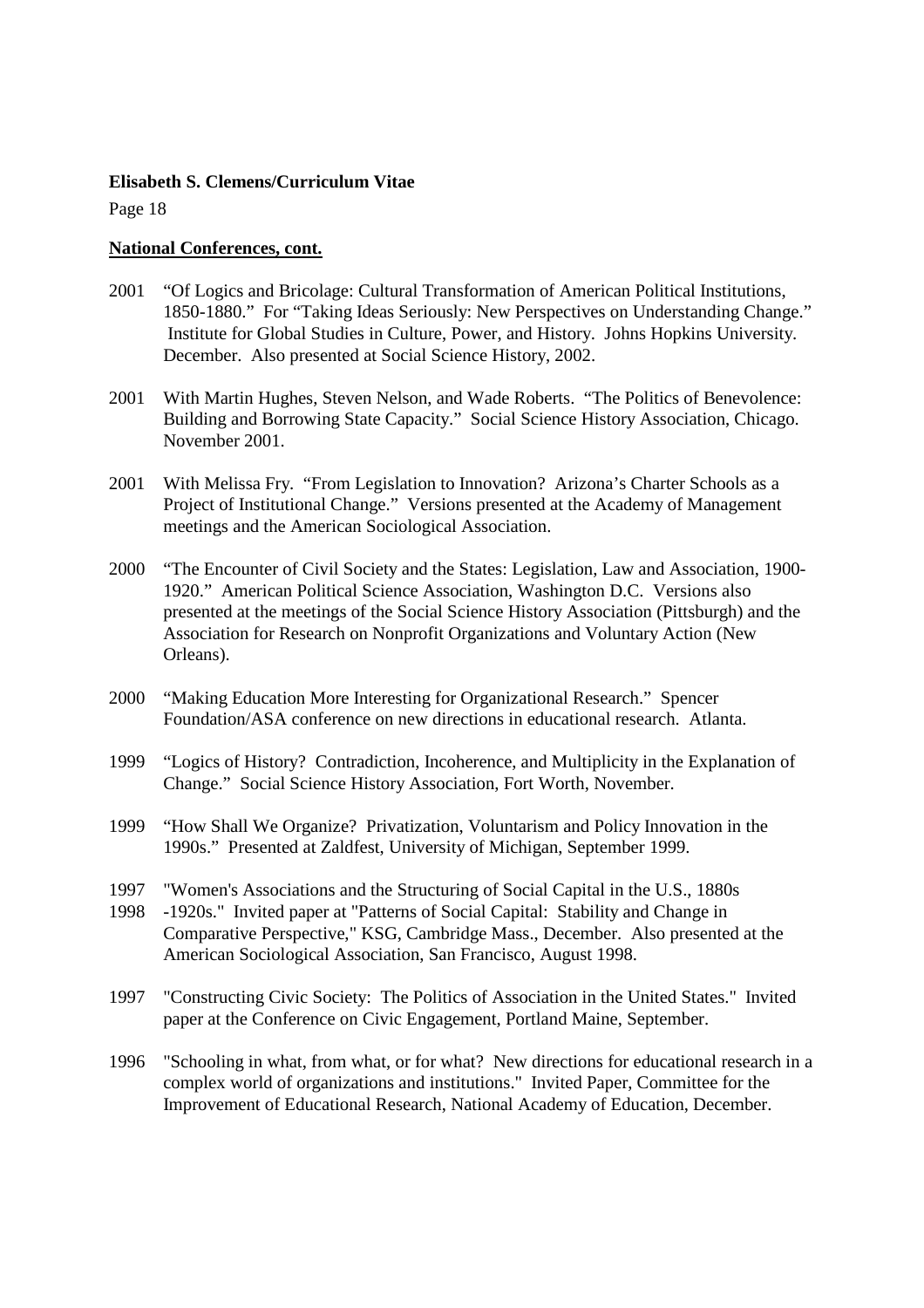Page 19

#### **National Conferences, cont.**

- 1996 "The Price of Success: Associational Growth and the Transformation of Participation," Presidential session on "The Roots of Civic Engagement in the United States," Social Science History Association, New Orleans.
- 1995 Kelly Moore and Elisabeth S. Clemens. "Scientists, Constituencies, and Political Action: Oil and Gas Leasing in the Arctic National Wildlife Refuge." Presented at the meetings of the American Sociological Association, Washington, D.C.
- 1994 Kelly Moore and Elisabeth S. Clemens. "The Development of New Political Capacities in American Science." Society for Social Studies of Science, New Orleans.
- 1994 Elisabeth S. Clemens and Kris McIlwaine. "Cohorts and Coalitions: Generational Change and Movement Strategies in California, 1870-1930." Presented at the American Sociological Associations and the Social Science History Association.
- 1993 "From Clubwoman to Committeewoman: Political Innovation and Incorporation from the 1880s to the New Deal." Presented at the meetings of the American Sociological Association, Miami. A previous version was presented at the meetings of the Social Science History Association, Chicago, November 1992.
- 1992 "Revolutionaries with Rosebushes: New Women, Domesticated Men and Class
- 1991 Identity in Washington State, 1890-1930." Presented at the American Sociological Association, Pittsburgh. A previous version was presented at the meetings of the Social Science History Association, New Orleans.
- 1992 With Patrick Ledger. "Organizational Culture and Careers of Activism in the Woman Suffrage Movement, 1870-1920." Presented at the meetings of the ASA.
- 1992 "Organizational Form as Frame: Collective Identity and Political Strategy in the American Labor Movement, 1880-1920." Conference on European/American Perspectives on Social Movements, Washington D.C.
- 1992 "Organizational Repertoires and Institutional Change." Versions were presented at the Pacific Sociological Association, Oakland, Calif. and at the Stanford Conference on Organizations, Asilomar, Calif.
- 1991 "The Impact Hypothesis as Fact: Multiple Audiences and the Reception of Scientific Debate," International Society for the History, Philosophy and Social Studies of Biology.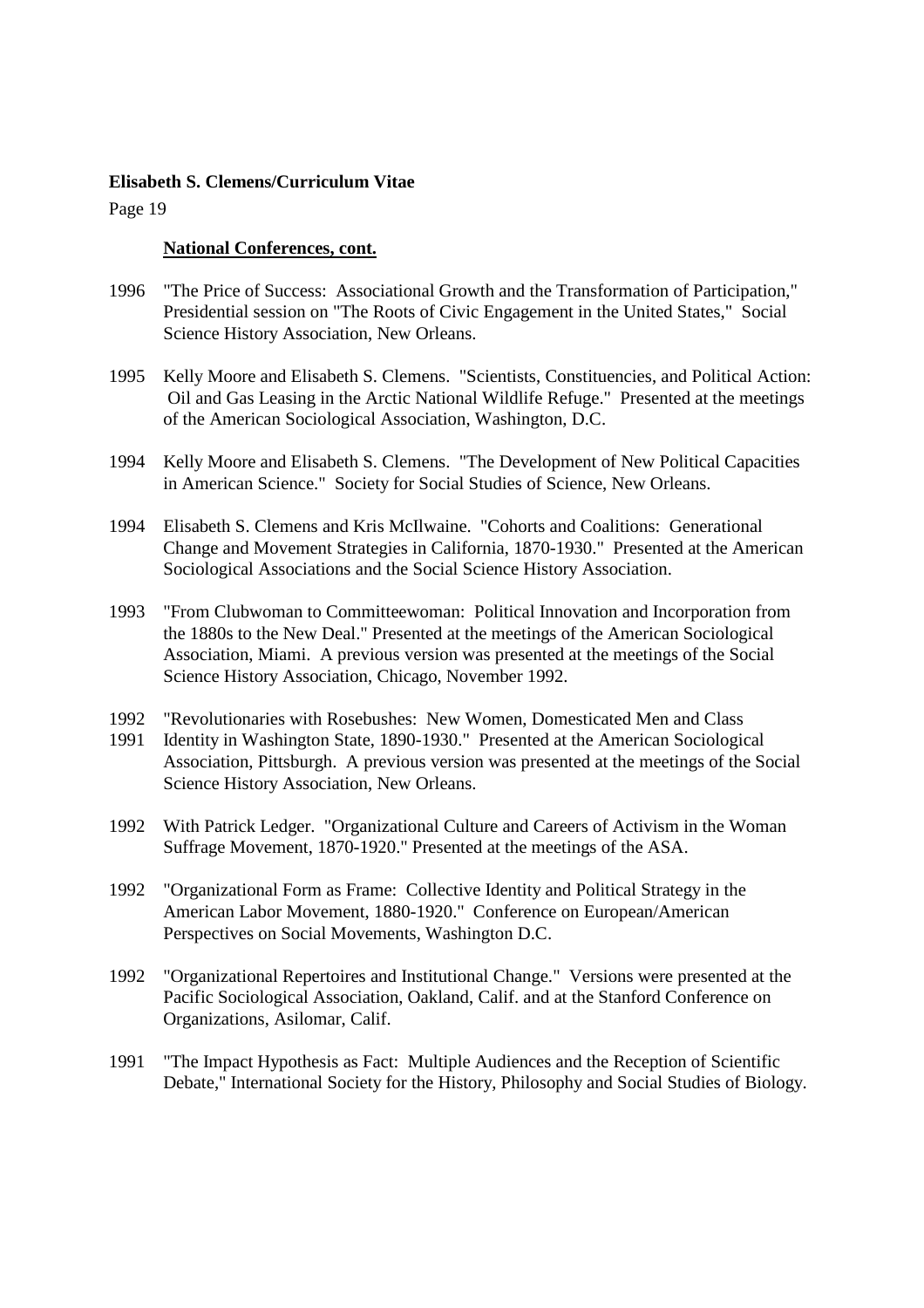Page 20

## **National Conferences, cont.**

- 1990 "The People's Lobby: The Transformation of Social Politics During the Progressive Era," presented at the Social Science History Association, Minneapolis, Minn.
- 1990 "Gender, Class, and Partisanship: The Politics of Representation During the
- 1989 Progressive Era," presented at the meetings of the American Sociological Association, Washington D.C. and the Social Science History Association, Washington D.C.
- 1990 "Second Hand Laws: Patterns of Political Learning Among State Governments and Interest Groups," American Political Science Association, San Francisco.

#### **Symposia**

- 1995 "Reflections on Gender and the Welfare State," Gender and Social Citizenship Network, Social Science History Association. Organized by Ann Orloff. Panel Members: Elisabeth Clemens, Linda Gordon, Julia O'Connor, Diane Sainsbury.
- 1994 "Social Movements and Revolutions." Organized by Doug McAdam. Panel Members: Elisabeth S. Clemens, Jack Goldstone, Sidney Tarrow, Charles Tilly.

# **Author-Meets-the-Critics Sessions on** *The People's Lobby*

- 1999 Society for the Study of Social Problems. Critics: John McCarthy, Nina Eliasoph, Joan Twiggs. Organized by Robin Leidner.
- 1997 Social Science History. Critics: Michael Kazin, Gretchen Ritter, and Marshall Ganz. Organized by Theda Skocpol.

# **COURSES TAUGHT**

 University of Chicago Social Sciences 11100, 11200, 11300: Power, Identity, and Resistance Sociology 20005: Sociological Theory Sociology 20106/30106: Political Sociology Sociology 20138/30138: Politics, Organization, and Participation Sociology 20222: Philanthropy: Private Acts and Public Goods Sociology 30001: Sociological Inquiry 1 Sociology 50020: State and Social Politics Sociology 50047: Institutional Analysis Sociology 50003: Sociology of the State Sociology 50004: Dissertation Proposal Writing Seminar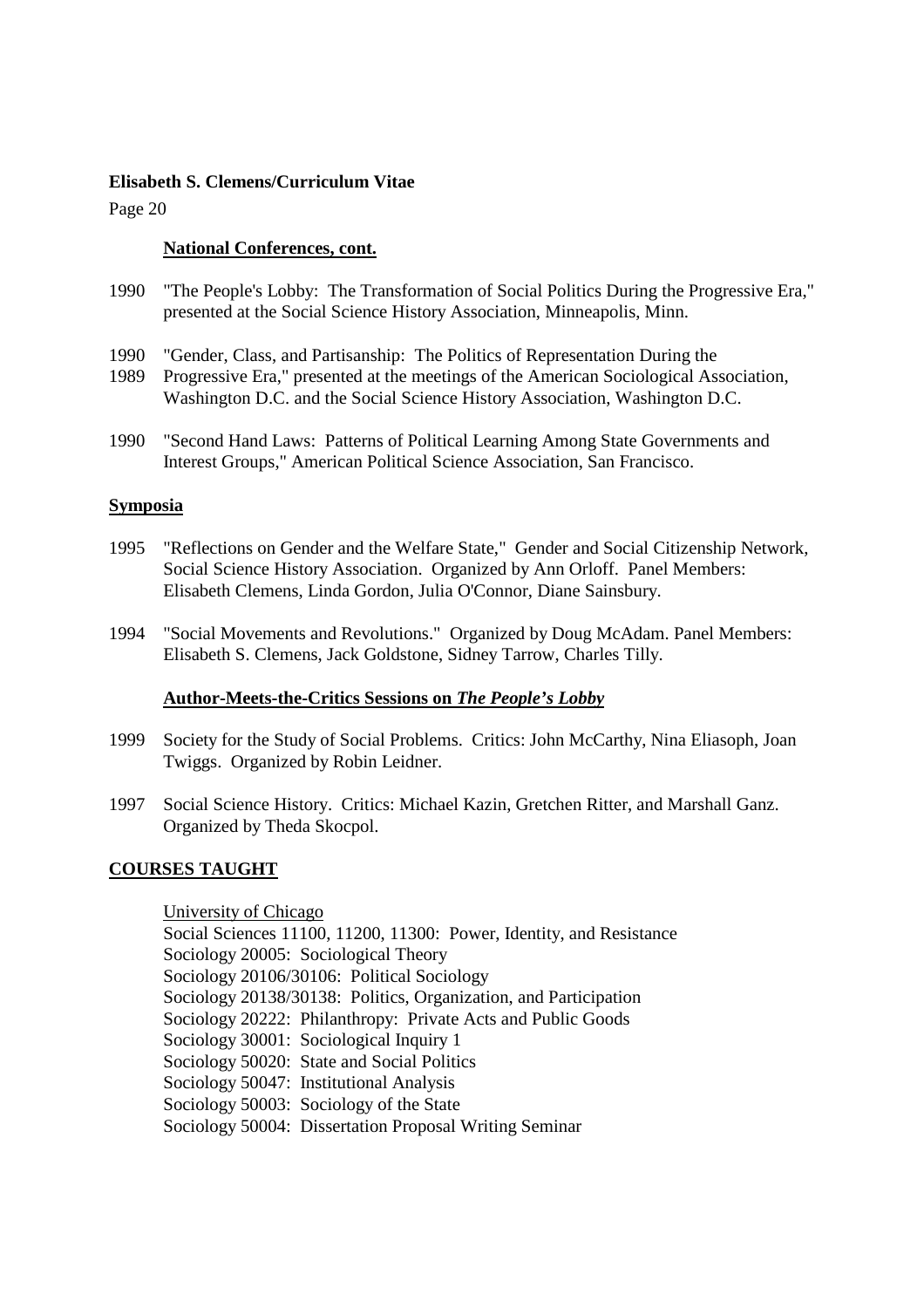Page 21

Sociology 50043/History 63002: U.S. Politics and Social Movements in the Twentieth Century (with James Sparrow)

University of Arizona INDV 103: Public, Private, or Profit? Ways of Organizing Social Life. Sociology 300: Sources of Social Theory Sociology 301: Sociological Analysis Sociology 317: Sociology of Popular Culture Sociology 422: Complex Organizations Sociology 494, Senior Research Practicum: Public Programs and Social Services. Sociology 498, Senior Capstone Seminar Sociology 500b: Contemporary Sociological Theory (with Mayer N. Zald) Sociology 508: Sociology of Culture Sociology 514: The State and Social Policy Sociology 596: Organization Theory and History (with Mayer N. Zald)

# **PROFESSIONAL SERVICE**

#### **Publications**

| $2016-$   | Editor, American Journal of Sociology                                   |
|-----------|-------------------------------------------------------------------------|
| 2007-13   | Co-Editor, Studies in American Political Development                    |
| 2000-04   | American Sociological Review: Member, Editorial Board.                  |
| 1998-2000 | Social Science History: Member, Editorial Board.                        |
| 1997-99   | American Journal of Sociology: Member, Editorial Board.                 |
| 1995-99   | Voluntas: Member, Editorial Board.                                      |
| 1991-94   | Contemporary Sociology: Member, Editorial Board.                        |
| 1985-88   | American Journal of Sociology: Associate Editor, June 1985 - June 1986. |
|           | Book Review Editor, June 1987 - September 1988.                         |
|           | Associate Book Review Editor, June 1986 - June 1987.                    |

**Referee:** *Acta Sociologica, Academy of Management Journal, Administration and Society, Administrative Science Quarterly, American Journal of Sociology, American Political Science Review, American Politics Research, American Sociological Review,* Duke University Press, Indiana University *Press, Journal of American History, Journal of Historical Sociology, Journal of Policy History, Journal of Politics, Law and Social Inquiry, Mobilization,* National Science Foundation*, Nonprofit and Voluntary Studies Quarterly,* Oxford University Press, *Party Politics, Perspectives on Politics, Policy Studies Journal,* Princeton University Press, *Qualitative Sociology, Research in Social Movements, Conflict and Change, Social Politics, Social Science History, Social Science Quarterly, Social Forces, Social Problems, Sociological Focus, Sociological Forum, Sociological Quarterly, Sociological Theory, Sociology of Education, Theory and Society,* University of California Press, University of Chicago Press, Univ. of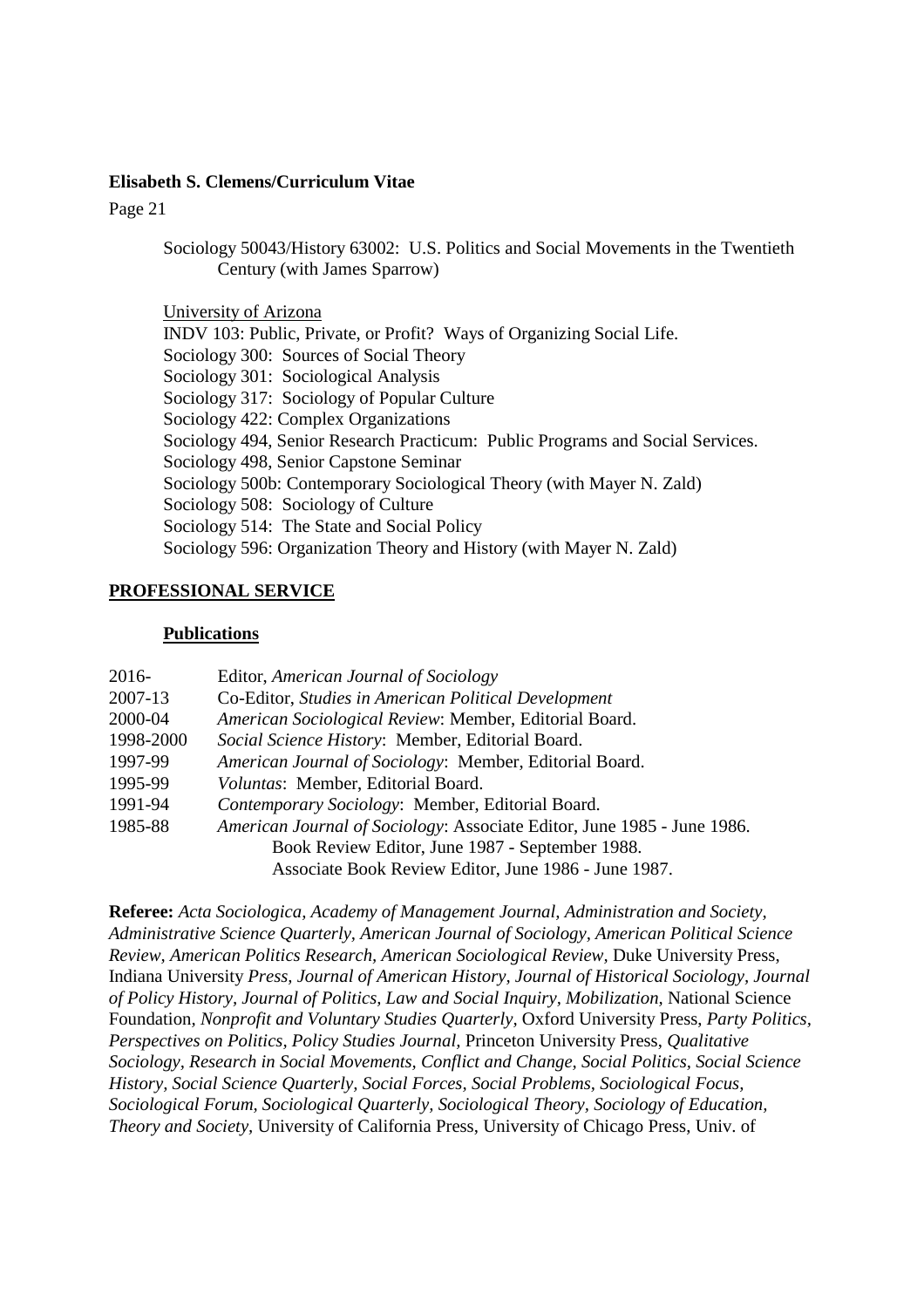Page 22

Minnesota Press, University of Wisconsin Press*, Voluntas.* 

#### **Professional Associations**

#### **American Sociological Association**

ASA Nominations Committee: 2006, 2007

Collective Behavior and Social Movements Section: Workshops Committee, 1996-98. Comparative Historical Section: Section Chair, 2009-10; Nominations Committee, 1990-91; Graduate Student Paper Prize, 1993-94; Secretary-Treasurer, 1996-99; Best Article, 2003.

Comparative and Historical Sociology: Section Chair, 2009-10.

- Organizations, Occupations, & Work: Elected Chair for 2017-18; Chair, Weber Prize Committee, 2000; Richard Scott Best Article Prize Committee, 2015
- Political Sociology: Section Chair, 2005-06; Chair, Book Prize, 1996-97; Graduate Student Paper Prize, 1998; Council, 1998-2000; Chair, Article Prize, 1999.

**Social Science History Association**: Elected vice president (2011-12) and president (2012-13). Executive Committee, 1998-2001. States & Societies Network Chair, 1995-96; Co-chair, 1996-97.

**Society for the Advancement of Socio-Economics**, Executive Council, 2000-2003.

# **Other Extramural Service**:

**Stanford University, Center on Philanthropy and Civil Society**, Advisory Board, 2007.

**Sociological Research Association:** Nominations Committee, 2007.

**Social Science Research Council**, Program on Philanthropy and the Nonprofit Sector, member Executive Committee, 2001-2005

 "Anxieties of Democracy," Chair of Subgroup on Efficacy of Political Participation, 2014-16

**Lilly Foundation & the Center for the Study of Philanthropy**, Indianapolis. Conference Co-Organizer (with Walter W. Powell), "Private Action and the Public Good," November 1993.